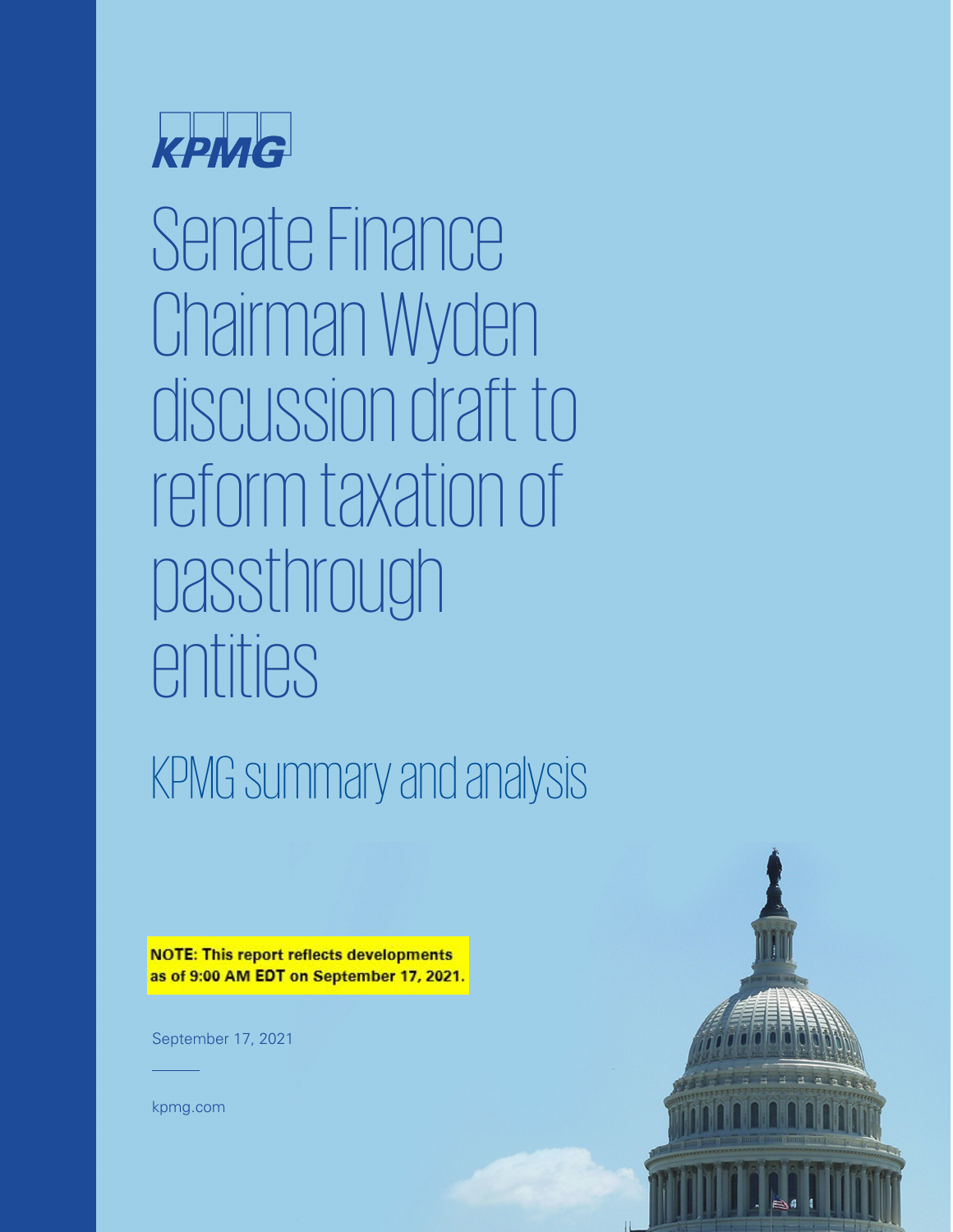Senate Finance Committee Chairman Ron Wyden (D-OR) on September 10, 2021, released a discussion draft of legislation intended to reform the taxation of passthrough entities (the "Wyden Discussion Draft)." He also released a one-page summary and a section-by-section summary of the draft proposed legislation.

- Read the **[discussion draft](https://www.finance.senate.gov/imo/media/doc/Pass-through%20Changes%20Discussion%20Draft%20Legislative%20Text.pdf)** [PDF 78 KB]
- Read the **[one-page summary](https://www.finance.senate.gov/imo/media/doc/Wyden%20Pass-through%20Reform%20One%20Pager.pdf)** [PDF 115 KB]
- Read the **[section-by-section summary](https://www.finance.senate.gov/imo/media/doc/Wyden%20Pass-through%20Reform%20Section%20by%20Section.pdf)** [PDF 296 KB]

According to a **[press release](https://www.finance.senate.gov/chairmans-news/wyden-unveils-proposal-to-close-loopholes-allowing-wealthy-investors-mega-corporations-to-use-partnerships-to-avoid-paying-tax)** that unveiled the draft, the proposed legislation is intended to "close loopholes that allow wealthy investors and mega-corporations to use passthough entities, primarily partnerships, to avoid paying their fair share of taxes." The section-by-section summary further explains that "the provisions of the discussion draft remove optionality that is unnecessary for business ends and close certain tax loopholes that allow investors and corporations to pick and choose when to pay tax."

At this time, Chairman Wyden's proposal is not scheduled for legislative action. Further, none of the proposals in his draft were included in the tax proposals the House Ways and Means Committee recently recommended be included in the "Build Back Better Act" that Congressional Democrats are currently putting together.

Read a 203-page **[KPMG report](https://assets.kpmg/content/dam/kpmg/us/pdf/2021/09/tnf-tax-proposals-budget-reconciliation-approved-ways-means-sep16-2021.pdf)** [PDF 2.3 MB] that includes analysis and observations regarding the proposals approved by the Ways and Means Committee, including the significant revenue-raising proposals relating to passthrough entities (the "KPMG Report on Ways and Means Tax Proposals").

Nonetheless, as explained in the KPMG Report on Ways and Means Tax Proposals, the legislative process for the Build Back Better Act is still evolving and it is possible that changes could be made as legislation potentially moves through the House and Senate, including changes to revenue-raising measures. Thus, it is possible that the Wyden Discussion Draft, or some components of it, could be the subject of discussions as Congress continues its effort with respect to that legislation. Moreover, even if proposals in the Wyden Discussion Draft are not advanced in the near future, they might be considered in other possible future legislation.

Also keep in mind that the proposals are still in the form of a discussion draft. Further, in the event the proposals were to advance through the legislative process at some point in time, some of the details in the current draft could change, including (possibly) proposed effective dates. It is also possible, but far from certain, that grandfather rules might be added in some cases.

This report describes the proposals in the Wyden Discussion Draft and provides initial observations and analysis. This report is organized as follows:

### Contents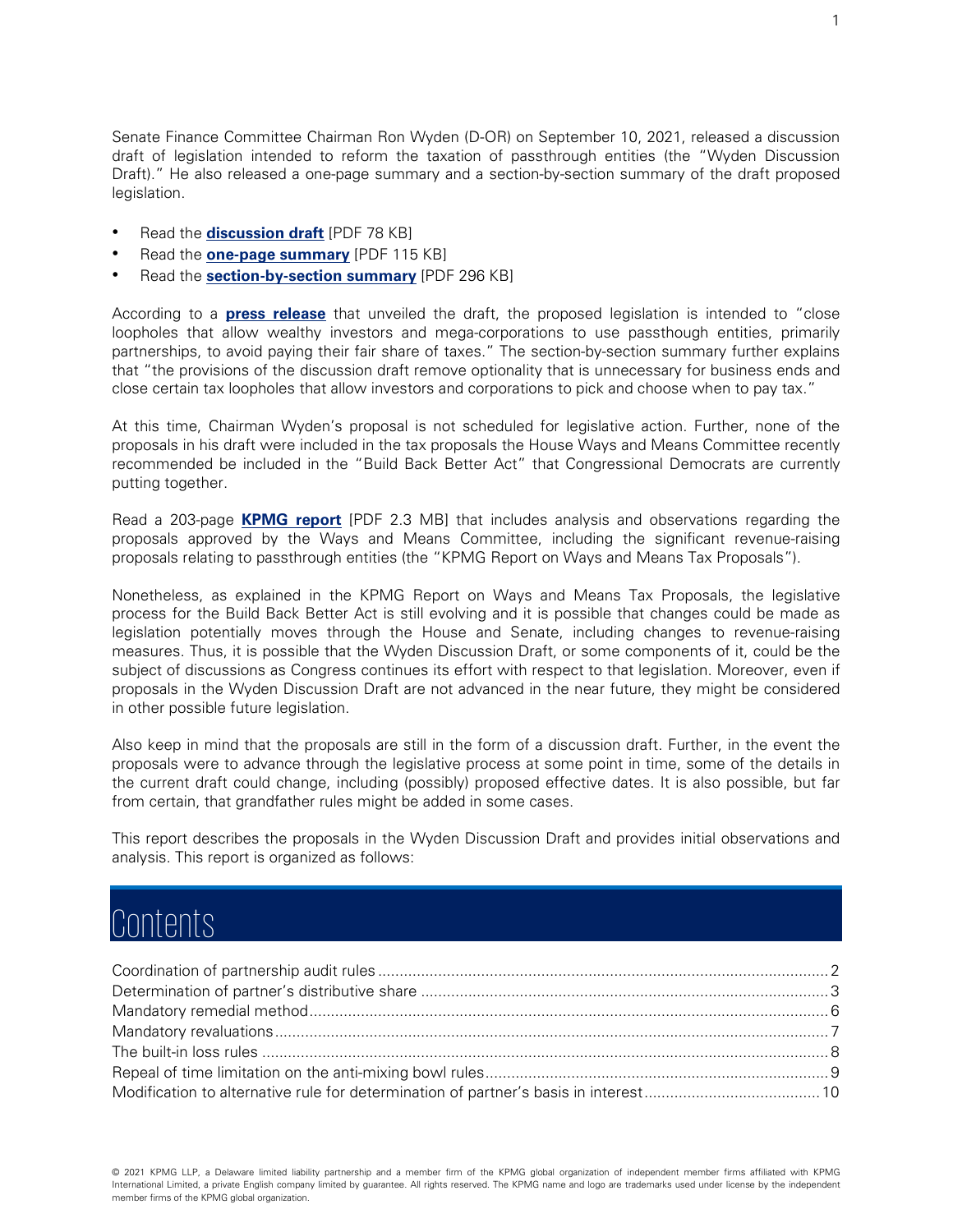| Rules relating to transactions between partners and the partnership, guaranteed payments, and           |  |
|---------------------------------------------------------------------------------------------------------|--|
|                                                                                                         |  |
|                                                                                                         |  |
|                                                                                                         |  |
|                                                                                                         |  |
|                                                                                                         |  |
|                                                                                                         |  |
| Repeal of requirement that inventory be substantially appreciated in certain partnership distributions  |  |
|                                                                                                         |  |
|                                                                                                         |  |
| Mandatory adjustments to basis of partnership property in case of transfer of partnership interests  20 |  |
|                                                                                                         |  |
|                                                                                                         |  |
|                                                                                                         |  |
|                                                                                                         |  |
|                                                                                                         |  |
|                                                                                                         |  |
|                                                                                                         |  |
| Recognition of gain on certain distributions by regulated investment companies28                        |  |

### <span id="page-2-0"></span>Coordination of partnership audit rules

The Wyden Discussion Draft proposes to amend the general statement in section 70[1](#page-2-1)<sup>1</sup> that a partnership is not subject to the income tax imposed by chapter 1 and that the persons carrying on business as partners are liable for income tax only in their separate or individual capacities. The amendment would qualify section 701's general statement by prefacing it with the language, "[e]xcept as otherwise provided in this title" to reflect that, as explained in the section-by-section summary, "following enactment and implementation of the centralized partnership audit regime, partnerships can, at times, be subject to entity-level taxation."

This proposal does not include a proposed effective date.

#### KPMG observation

As noted above, this draft proposal currently lacks a proposed effective date. If the proposal were to advance through the legislative process, an effective date presumably would be provided. The section-by-section summary explains that the amendment to section 701 "should allow the IRS to enhance reporting requirements of partnership tax positions by aligning tax reporting with Financial Accounting Standards Board (FASB) reporting" relating to uncertain tax positions that could give rise to an entity-level liability. It is unclear, however, from the discussion draft, how that tax reporting would be aligned with FASB reporting.

<span id="page-2-1"></span><sup>1</sup> Unless otherwise indicated, section references are to the Internal Revenue Code of 1986, as amended (the "Code") or the applicable regulations promulgated pursuant to the Code (the "regulations").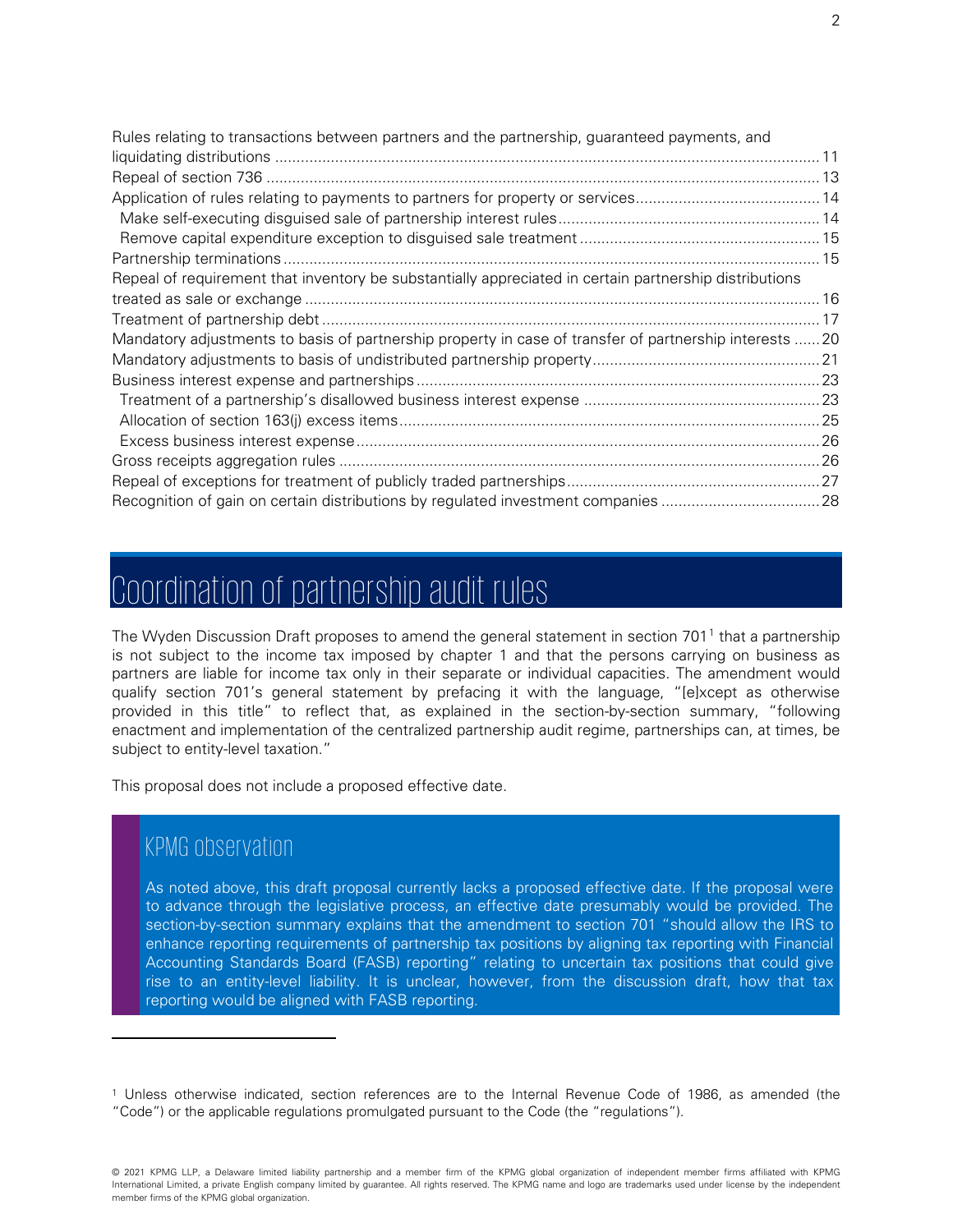Although the language of section 701, as proposed to be amended by the draft, would contemplate the possibility of circumstances under the Internal Revenue Code under which a partnership is subject to an entity-level liability, the language of the discussion draft does not currently specifically refer to the centralized partnership audit regime. Section 6225 provides that, if an adjustment by the IRS under the centralized partnership audit regime results in an imputed underpayment, the partnership shall pay an amount equal to such imputed underpayment. In turn, section 6232 provides that an imputed underpayment shall be assessed and collected in the same manner "as if it were a tax" imposed by subtitle A of the Code. The Code does not indicate whether an imputed underpayment is a tax imposed by either subtitle A or chapter 1 (which falls within subtitle A). Both the existing language in section 701, and in the proposed amendment, provide only that a partnership is not subject to chapter 1 income tax. Furthermore, the statutory framework allows for the liability arising upon a partnership audit to be "pushed out" to its partners and, thus, not borne at the partnership level.

### <span id="page-3-0"></span>Determination of partner's distributive share

Section 704(a) currently provides that a partner's distributive share of income, gain, loss, deduction, or credit is generally determined by the partnership agreement. Section 704(b) provides an exception that states the partner's distributive share will be determined in accordance with the partner's interest in the partnership ("PIP") if either (1) the partnership agreement does not provide as to the partner's distributive share or (2) the allocation to a partner under the partnership agreement lacks substantial economic effect ("SEE"). Regulations under Section 704(b) currently include a detailed safe harbor (the "SEE Safe Harbor") for determining whether allocations have SEE and include a short list of factors to consider in determining PIP.

The draft proposal would replace current sections 704(a) and (b) with a new framework in proposed Section 704(a) that would eliminate SEE and, by implication, the SEE Safe Harbor. Under the proposal, a partner's distributive share generally would always be determined in accordance with PIP taking into account several specific factors, the first three of which are reflected in the current Treasury regulations: (1) the partner's contributions to the partnership, (2) the partner's interest in cash flow and other nonliquidating distributions, (3) the partner's entitlements to distributions upon liquidation, (4) the partnership agreement, and (5) any other factor prescribed by the Secretary.

Proposed section 704(b) would set out the only exception in the proposal to the general use of PIP in testing allocations. The proposed exception generally would apply only to "controlled partnerships" and would require that such partnerships use the "consistent percentage method" ("CPM"). For purposes of this exception, a controlled partnership is one in which two or more members of a controlled group (within the meaning of Section 267(f)) own (within the meaning of section 267(e)(3)) 50% or more of the capital or profits of such partnership. The IRS would have the authority to identify other partnerships that would also be required to adopt the CPM.

Under the CPM, a partner's distributive share of "applicable items" (i.e., any item of partnership income, gain, deduction, loss, or credit) would be based on the partner's "net contributed capital" to the partnership and the partnership generally would have to allocate the same percentage of each applicable item to each partner. A partner's net contributed capital is generally the excess of (1) the sum of the fair market value and the amount of cash contributed by the partner over (2) the amount of liabilities assumed by the partnership in connection with any contribution by the partner. A partnership that is subject to the CPM would be required to report that it is subject to the CPM.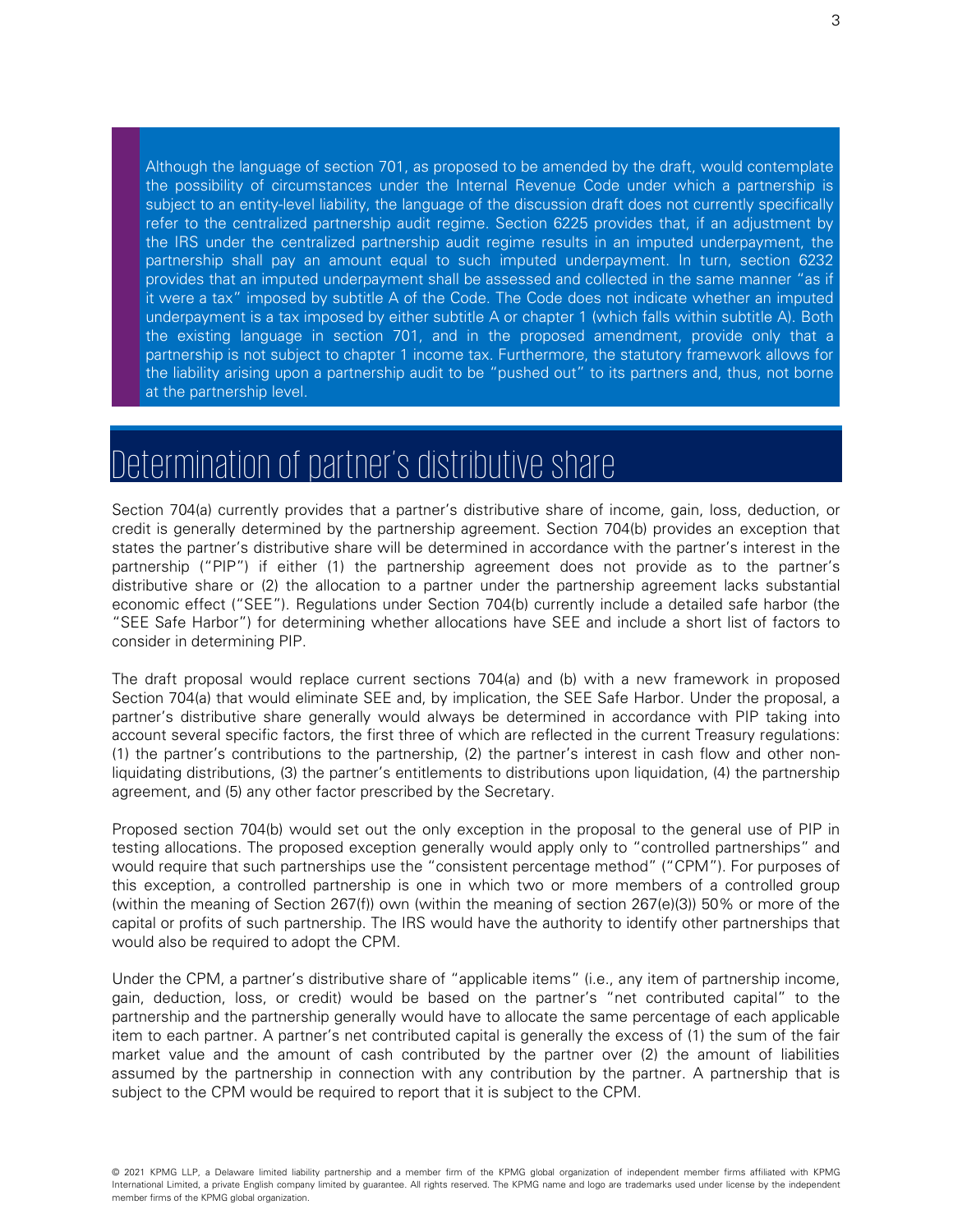If the economics of a controlled partnership are inconsistent with the CPM, the draft proposal would treat the inconsistent economics (or "excess share") as a deemed taxable transfer between the partners. A partner's taxable excess share would be the amount by which the partner's interest in partnership property distributable to such partner upon liquidation of the partnership exceeds the interest in such property that the partner would have if the partner's interest were determined based on the partner's net contributed capital. Whether a partner has an excess share would be determined at the end of each tax year of the partnership as well as on the date of any revaluation of the partnership's assets (each, an "applicable date"). If a partner has an excess share on any applicable date, then the partner effectively would be treated as receiving an additional interest in the partnership from the other partners and would be required to include the value of such interest in its gross income. No other partner would be permitted a corresponding deduction or loss for the deemed transfer of such interest.

The proposal also includes several conforming changes and would authorize the Secretary to prescribe regulations to carry out the purpose of the section, including regulations or guidance to "simplify the application of the section" and for the application of the section to tiered partnerships.

Under the discussion draft, the proposed revisions relating to sections 704(a) and (b) would apply to tax years of partnerships beginning after December 31, 2023.

### KPMG observation

If enacted in its current form, the impact of the proposal on any given partnership would vary depending on whether that partnership currently relies on the SEE Safe Harbor to support its allocations or is a controlled partnership.

#### KPMG observation

#### **Partnerships that rely on the SEE Safe Harbor**

If enacted, the proposal could significantly affect the determination of a partner's distributive share for any partnership that currently relies on the SEE Safe Harbor. This would be particularly true for any partnership that makes special allocations in reliance on existing presumptions within the SEE Safe Harbor, such as the "value-equals-basis" presumption and the "five-year rule." Those presumptions relate to the current substantiality test for determining whether certain special allocations are respected and many current special allocations may not be respected under the proposed PIP standard. In this regard, we note that the draft effective date, while delayed, does not currently include any grandfathering provision for existing partnerships. The potential lack of any grandfathering provision means that the potential impact of the proposal may need to be taken into account in negotiating and drafting future partnership agreements or amendments to existing agreements.

For example, the proposed elimination of SEE creates new potential risks for so-called tax equity "flip" partnerships. These partnerships are often used to make investments in renewable energy projects and their economics rely in part on the presumptions in the SEE Safe Harbor to support special allocations of depreciation and renewable energy tax credits to the so-called tax equity partner. In existing deals, it is typical for the tax equity partner to assume the risk that the anticipated allocations will be respected only once they fund their contribution to the partnership. Until the funding is actually contributed, however, it has been customary to include a change-in-law provision to allow the partner to opt out of funding. Participants in such transactions may need to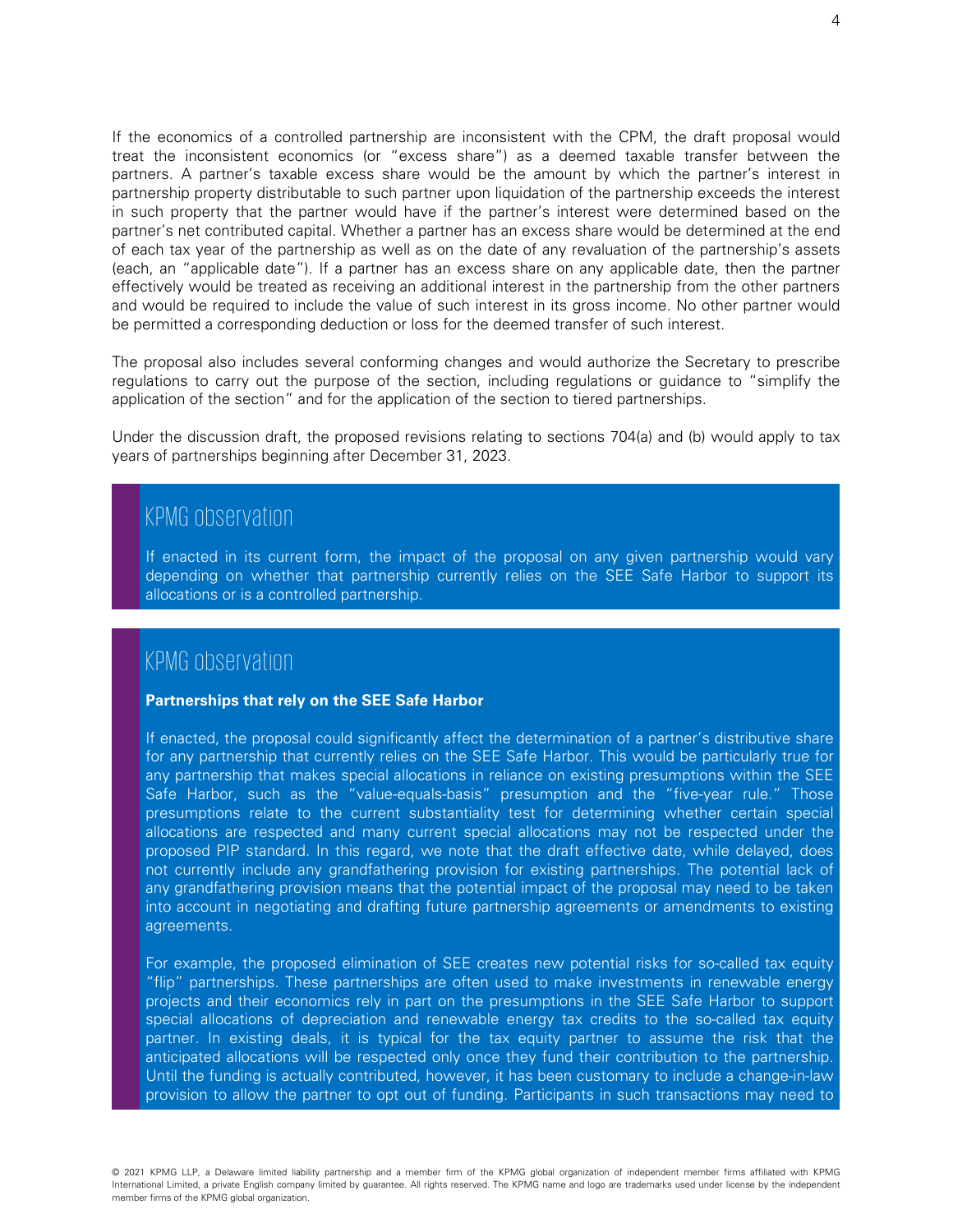consider whether the release of the Wyden Discussion Draft could impact any existing change-inlaw provisions.

Similarly, partnerships that hold real estate may endeavor to manage the risk of unrelated business taxable income from debt-financed real property for certain tax-exempt investors by entering into arrangements that fit into an exception that requires allocations that satisfy the so-called "fractions rule" and that meet the SEE standard. However, it appears that conforming changes for this rule were anticipated as the proposal includes a change to Section  $514(c)(9)(E)(i)(II)$  from requiring that allocations satisfy the SEE standard to requiring that allocations be in accordance with PIP.

#### KPMG observation

#### **Partnerships that do not rely on the SEE Safe Harbor**

Many partnerships do not currently rely on the SEE Safe Harbor and may not be significantly impacted if the proposal were to be enacted. For example, many investment and asset management partnerships make distributions and liquidate in accordance with a cash distribution waterfall rather than the partners' positive capital accounts. Such partnerships typically adopt a "target" allocation approach and as such are generally already subject to the PIP standard.

#### KPMG observation

#### **Controlled partnerships**

If enacted, the draft's proposed requirement for controlled partnerships to use the CPM could have a substantial impact on many existing controlled partnerships, especially those with partnership agreements that provide for special allocations, such as tracking allocations, as well as those that have economics other than a straight-up sharing based on relative contributed capital, such as partnerships with a preferred member and a common member. Under the proposal, such special allocations and varying economics appear to be currently taxable and revising or unwinding such existing partnerships could be difficult or costly. It is also unclear to what extent the proposal for controlled partnerships relates to or otherwise overrides existing section 482 principles.

It is worth noting that the determination of whether a partnership is a controlled partnership would be difficult. The draft proposal looks to whether two or more members of a controlled group (within the meaning of section 267(f) own (within the meaning of section 267(e)(3)) 50% or more of the capital or profits in such partnership. Questions have existed for years as to how a partnership determines a partner's share of capital (is it based upon fair market value, section 704(b) capital, or tax basis capital accounts?), and a partner's share of profits (is it determined at a specific moment in time, on an annual basis, or over the life of the partnership?). Absent clarification to the proposal, regulations would be needed to address these questions. The proposal also includes a special reporting rule that would require each controlled partnership to submit a statement that such partnership is a partnership to which the new rules apply. The purpose of this special reporting rule, and any potential impact a failure to comply with it could have under the centralized partnership audit regime, is unclear.

The proposed definition of "net contributed capital" could give rise to some unusual, and potentially unintended, consequences. For example, a partner's net contributed capital is not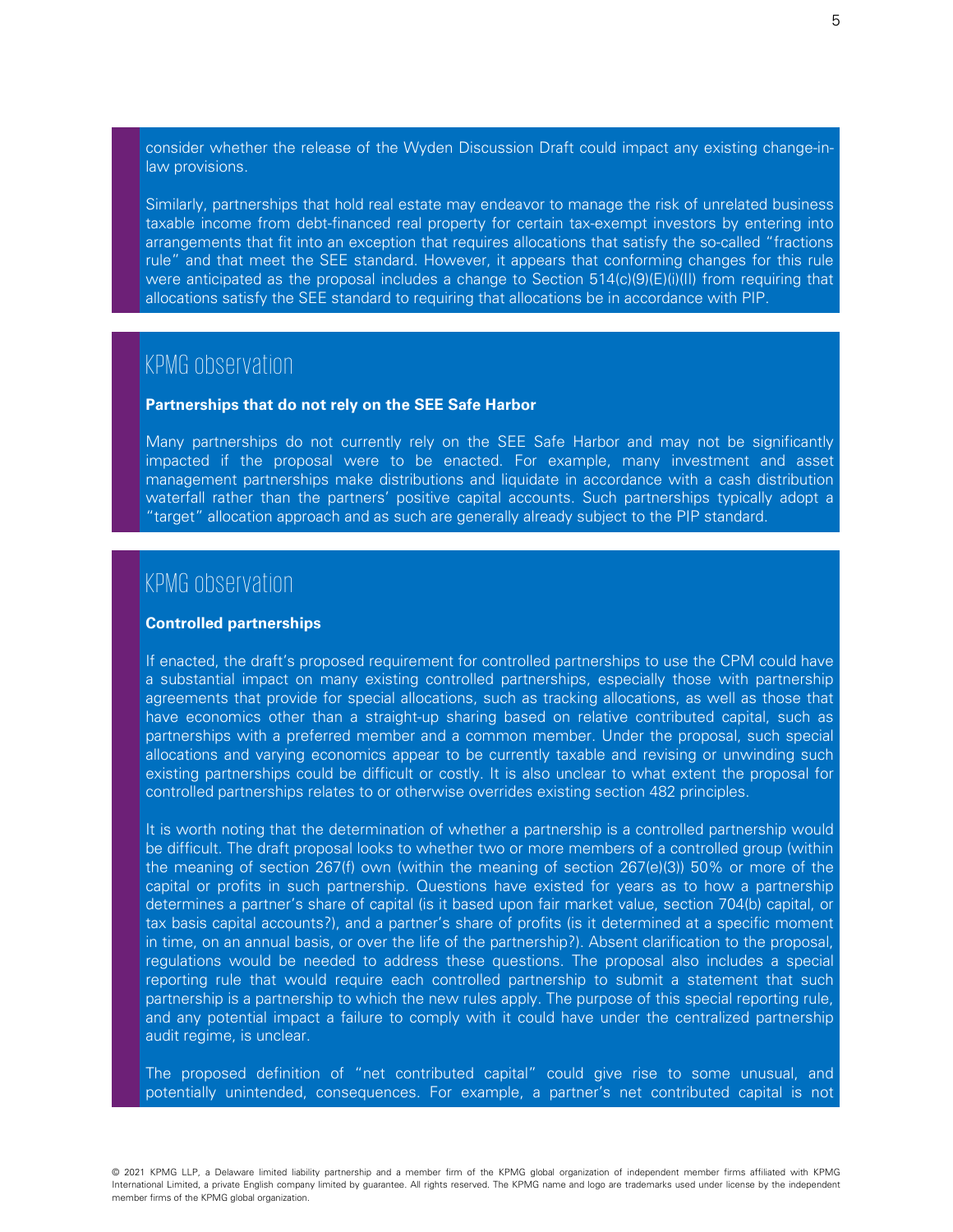reduced by disproportionate distributions to the partner or increased by unrealized appreciation resulting from revaluations which may be mandatory under other provisions in the Wyden Discussion Draft. As such, it appears that a partner who is partially redeemed out of the partnership may retain its original net contributed capital for purposes of applying the CPM even though the distribution may have changed the partners' relative economic share of the partnership. The failure to account for revaluations could also result in potentially unusual required allocations if partners make disproportionate contributions over time. For example, assume A, B and C are members of a controlled group within the meaning of Section 267(f) and that in Year 1, A and B each contribute \$50 to a newly formed partnership, PRS. In Year 2, when the overall value of PRS has increased from \$100 to \$200, C contributes an additional \$100 for a 1/3rd economic interest. Notwithstanding the pro rata economic sharing of A, B and C following C's contribution, the proposed statutory definition of "net contributed capital" would appear to require that allocations among A, B and C be made 25%, 25% and 50% rather than a third to each because A and B each only contributed \$50 whereas C contributed \$100. While the IRS and Treasury might address these and other circumstances (for instance the potential impact of section 734 adjustments, which may be mandatory in all events under other proposals in the Wyden Discussion Draft) through regulation, it might take some time for them to issue such regulations.

#### KPMG observation

Overall, although there may be improvements that could be made to Section 704 as it currently stands, eliminating the SEE Safe Harbor and adopting PIP as the standard for respecting partnership allocations would be a foundational change. The entire framework of subchapter K was built on this foundation and changes to this fundamental could have unanticipated ramifications. Many partnerships today comprise complex and contingent economic arrangements that raise difficult and unanswered questions under the current Section 704(b) regime as to how to properly determine the partners' distributive shares outside of the SEE Safe Harbor. In eliminating the SEE Safe Harbor, the proposal would not resolve these questions. The proposal does contemplate new regulations to "simplify the application of the section," but it is not clear what form such new regulations would take.

### <span id="page-6-0"></span>Mandatory remedial method

Under current law, when allocating items to its partners, a partnership is required under section 704(c)(1)(A) to take into account the difference between the fair market value and tax basis of any property contributed to, or revalued by, the partnership. In making these allocations, the partnership may use any method that is reasonable taking into account the purpose of section 704(c). The regulations under section 704(c) provide for the following three methods—the use of which is generally considered reasonable: the traditional method, the curative method, and the remedial method.

The proposal in the Wyden Discussion Draft would mandate the use of the remedial method in all cases. The traditional method and the curative method would be eliminated.

As currently drafted, the proposal would apply to contributions and revaluations occurring after December 31, 2021.

6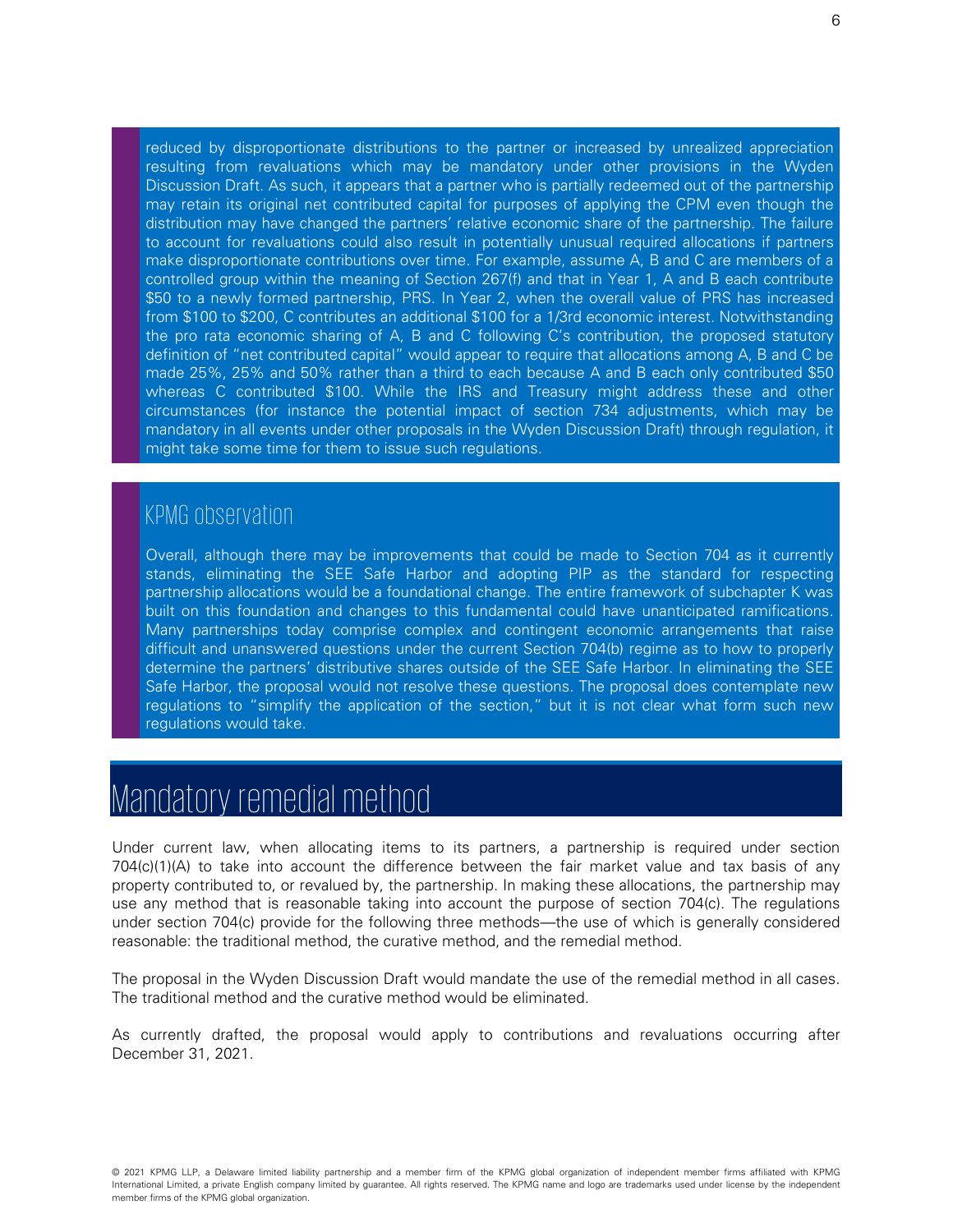If adopted, the required use of remedial allocations would result in a partner often recognizing income with respect to contributed property. Although such income would be deferred, it could be viewed as putting contributions to a partnership at a disadvantage compared to a corporation.

Currently, the selection of the section 704(c) method for a particular item of property may be negotiated by the partners. Restricting all partnerships to use the remedial method would reduce the flexibility that the partners currently enjoy in negotiating their arrangements. Although requiring use of the remedial method could be viewed as a simplification, it is likely that regulations would be needed to address issues that arise for partnerships that currently take section 704(c) into account under one of the other methods, and for partnerships that currently use aggregation under section 704(c).

Mandatory adoption of the remedial method may also impact the tax distributions required under a partnership agreement. A contributing partner may want to receive tax distributions to cover the tax cost of the remedial allocation, resulting in potential non-prorata distributions.

Finally, it is important to note that the potential effective date of the draft proposal should be considered by taxpayers that are considering transactions – such as property contributions - that could occur in 2021 or 2022.

### <span id="page-7-0"></span>Mandatory revaluations

The current regulations under section 704(b) generally allow, but do not require, a partnership to revalue its assets upon the occurrence of certain events, each a "revaluation event." Revaluation events currently include disproportionate contributions to the partnership, disproportionate distributions by the partnership, the issuance of a partnership profits interest, and the issuance of non-compensatory options to acquire an interest in the partnership.

The proposal in the Wyden Discussion Draft would require revaluations upon the occurrence of a revaluation event currently described in the regulations. The proposal would also require revaluations upon a change in the economic arrangement of the partners, such as recapitalization transactions in which a partner's share of income and loss is altered. Under the proposal, revaluations at an upper-tier partnership would require a revaluation of the assets in a lower-tier partnership, if the upper-tier partnership owns more than 50% (by capital or profits) of the lower-tier partnership.

### KPMG observation

If the draft proposal were enacted, the complexity of partnership compliance would increase significantly—particularly for tiered partnerships that hold majority owned lower-tier partnerships that use multiple preparers as part of the compliance process. As a result, the cost of compliance would increase for partnerships that would be required to revalue and to determine the value of the partnership assets on a property-by-property basis and to track section 704(c) layers through tiers for purposes of compliance. Additional costs would also likely be incurred by the partnership to determine the value of assets for purposes of the revaluation at each entity.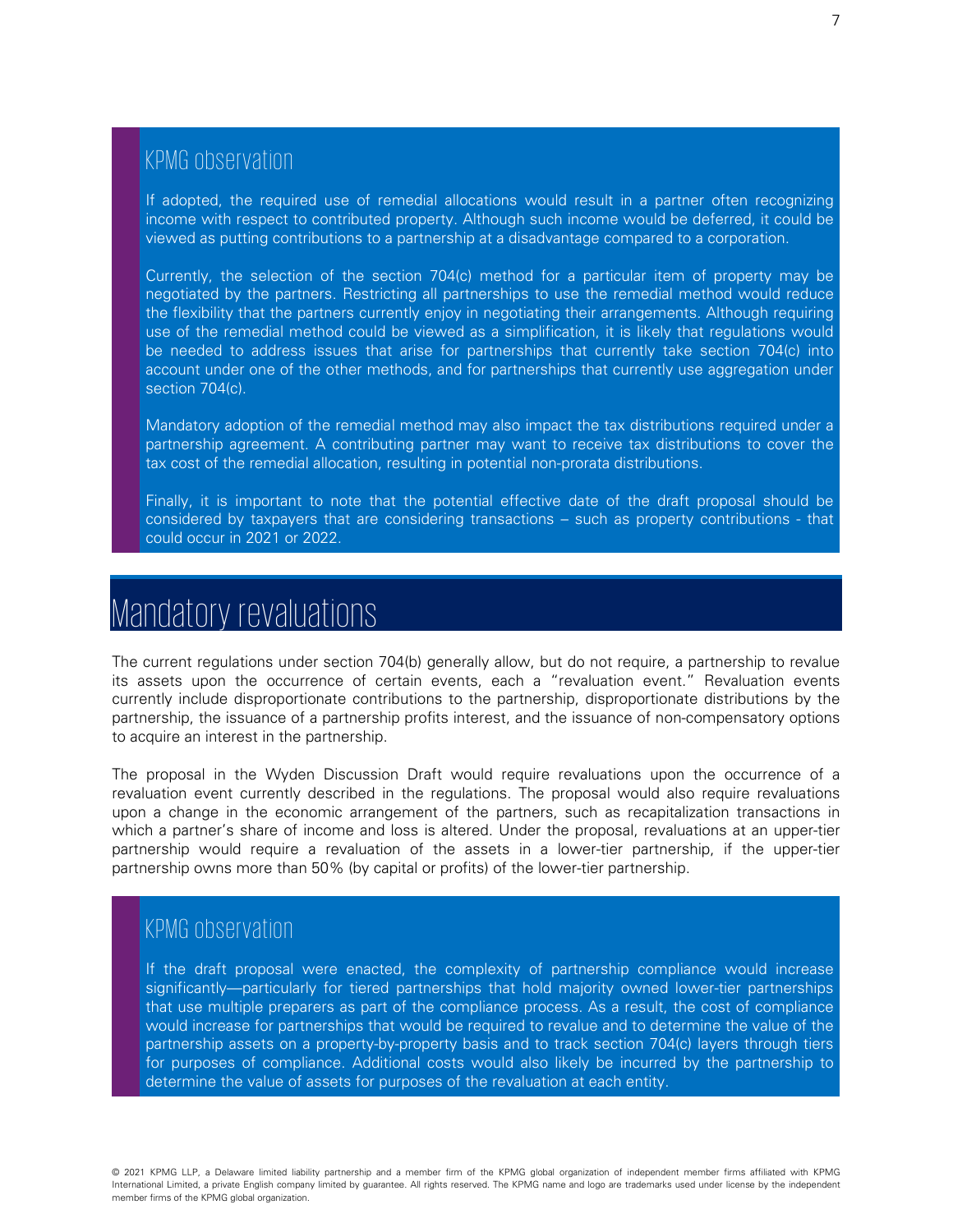Consistent with the current regulations, the proposal in the Wyden Discussion Draft provides a de minimis exception to the requirement to revalue a partnership's assets. Practitioners often struggle to determine what should be considered "de minimis" in a particular context. For example, is "de minimis" defined by a specific amount or is it relative to the particular context? If a partnership has a value of \$500 million, is a contribution of \$100,000 de minimis? If, instead, the value of the partnership was \$500,000 at the time of the new contribution, is the same \$100,000 contribution still de minimis? Given the mandatory nature of the proposal, additional guidance would be needed on this issue if the draft proposal were enacted in its current form.

#### KPMG observation

Under the draft proposal, where an upper-tier partnership owns 50% or more of the capital or profits of a lower-tier partnership, a revaluation event at the upper-tier partnership level would require the lower-tier partnership to revalue its assets even when the lower-tier partnership has no change in the economic sharing among its partners. The revaluation could have a significant impact on the allocations under the lower-tier partnership's waterfall provisions and may entitle a partner, such as a general partner in a fund, to a carried interest allocation when it otherwise would not be. As a result, the revaluation could affect both the timing and character of the lower-tier partnership's income allocations.

#### KPMG observation

Query as to whether a majority-owned standard is proper for identifying the lower-tier partnerships which would also be subject to revaluation. It is often the case the one partner may hold a majority of the capital or profits in a partnership, but the control of the partnership may rest with another partner (such as a general partner) or a board in the case of a limited liability company. Is it appropriate to require a revaluation of a lower-tier when the upper-tier may not have any ability to control the lower-tier?

### <span id="page-8-0"></span>The built-in loss rules

Under current law, if a partner contributes to a partnership property the fair market value of which is less than its tax basis (i.e., loss property), the partnership is required to take into account the loss only in determining the amount of items allocated to the contributing partner. In determining the amount of items allocated to any other partner, the partnership's basis in the contributed property is considered to be its fair market value.

This special rule in section 704(c)(1)(C) specifically applies to loss property contributed to a partnership. The Wyden Discussion Draft would require that rules similar to the loss property rule in section 704(c)(1)(C) apply to property that is revalued by the partnership.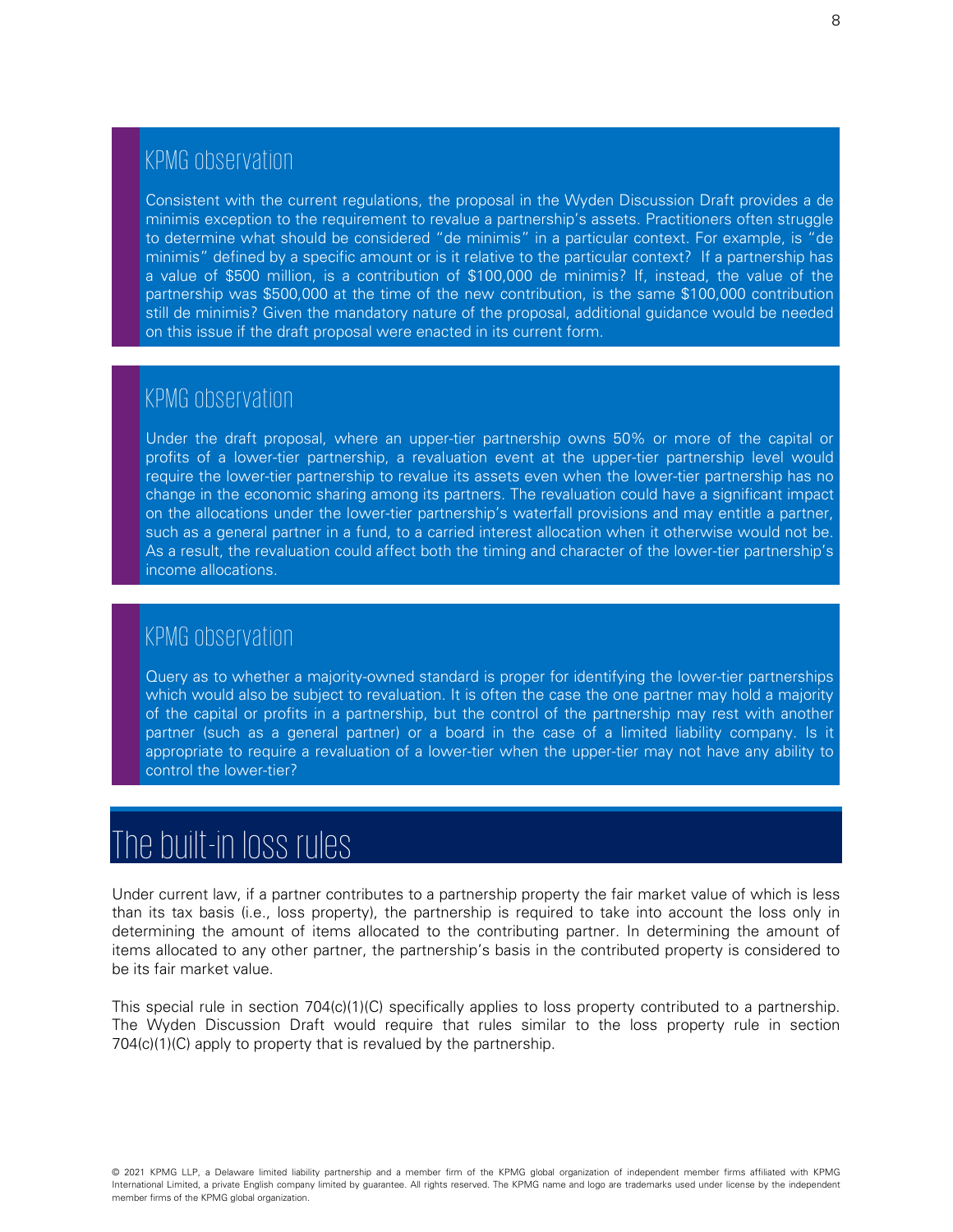It is worth noting that when drafting proposed regulations to implement section 704(c)(1)(C), the Treasury Department specifically declined to extend the application of the rule to revalued property. Additional guidance would be needed to address the proper application of this rule to revalued property.

As currently drafted, the proposal would make certain conforming changes and would apply to revaluation events occurring after December 31, 2021.

#### KPMG observation

Finally, it is important to note that the potential effective date of the draft proposal should be considered by taxpayers that are considering transactions that may result in a revaluation in 2021 but would result in a required revaluation in 2022.

### <span id="page-9-0"></span>Repeal of time limitation on the anti-mixing bowl rules

Under current law, when a partner contributes built-in gain or loss property to a partnership, the partner must recognize the gain or loss if the property is distributed to another partner within seven years of the contribution. Similarly, the contributing partner must recognize the gain if other property is distributed to him or her within seven years of the contribution. Together these rules are commonly referred to as the anti-mixing bowl rules.

The proposal in the Wyden Discussion Draft would eliminate the seven-year time limitation on the application of the anti-mixing bowl rules. Accordingly, these rules would apply indefinitely while the partnership owns the contributed property. In addition, the draft proposal would limit the application of the anti-mixing bowl rules in both cases to the recognition of gain by the contributing partner. A distribution of contributed loss property to a partner other than the contributing partner under the proposal would not accelerate the recognition of the loss. Finally, while the proposal contemplates that the anti-mixing bowl rules would not apply to revaluations, it would give discretion to the Secretary to issue regulations to the contrary.

Under the discussion draft, the proposal would apply to property contributed to a partnership after December 31, 2021.

### KPMG observation

The contribution (or deemed contribution) of property results in the potential application of the antimixing bowl rules. The partnership is required to track section 704(c) (and any successor asset) and a taxpayer who acquires a contributing partner's interest in the partnership "steps into the shoes" as the contributing partner. To the extent that the anti-mixing bowl rules would apply indefinitely, they could raise significant concerns any time the partnership distributes any property to its partners. Moreover, the proposal would increase the due diligence required when evaluating the acquisition of an interest in the partnership.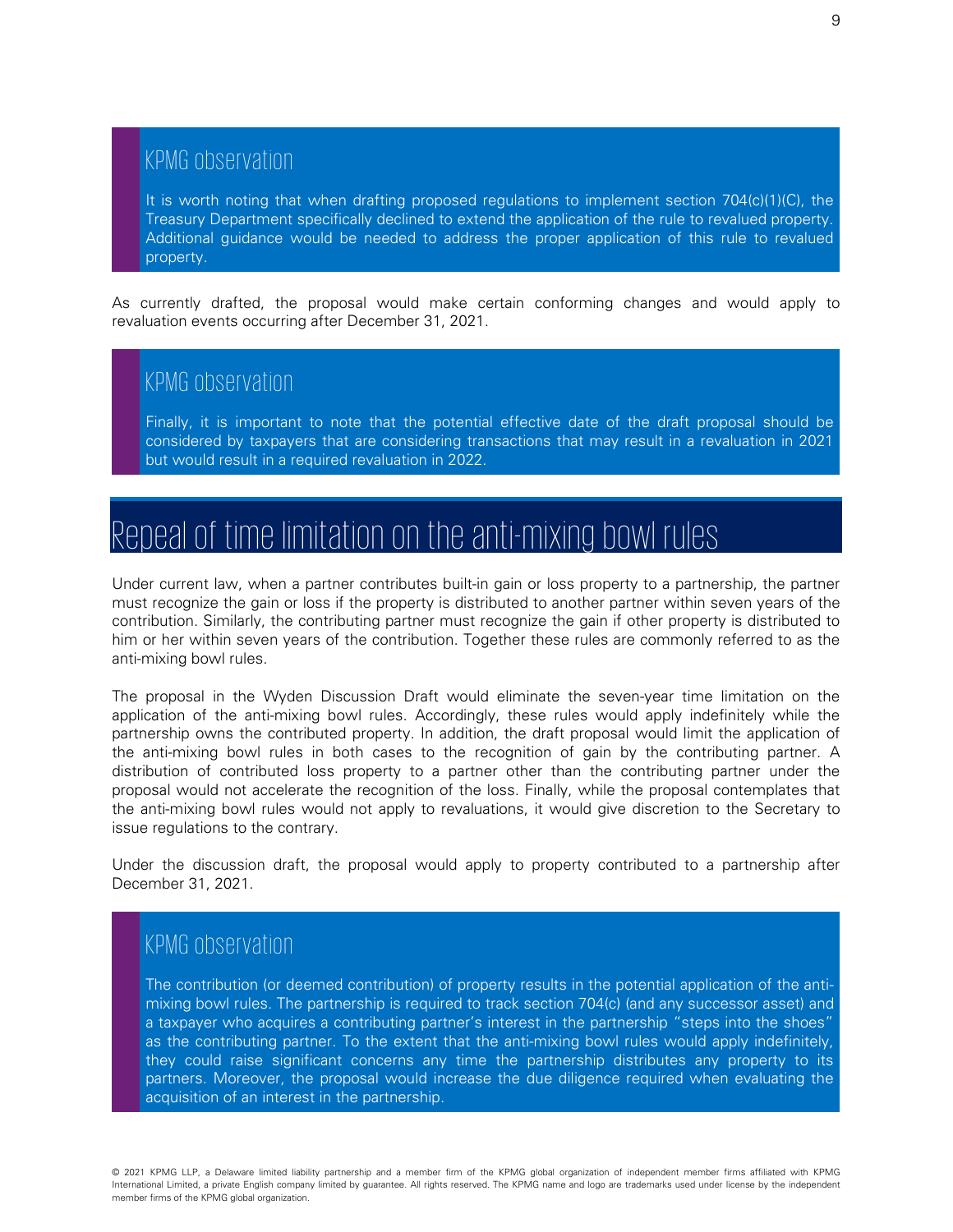The potential effective date of the draft proposal should be considered for any partnership transactions that may involve actual or deemed contributions or distributions of property to a partnership—including certain mergers, divisions, and transactions that result in a "springing" partnership under Rev. Rul. 99-5 or "disappearing" partnerships under Rev. Rul. 99-6.

## <span id="page-10-0"></span>Modification to alternative rule for determination of partner's basis in interest

The proposal would amend section 705(b), which provides an alternative rule for computing a partner's outside basis in its partnership interest. Current section 705(b) requires the Secretary to prescribe by regulation the circumstances under which the adjusted basis of a partner's interest in a partnership may be determined by reference to his proportionate share of the adjusted basis of partnership property upon a termination of the partnership.

The proposal would strike "upon a termination of the partnership" from the statute, effective on the date of enactment. The stated intent of the draft's proposed amendment is to afford greater flexibility to prescribe rules for determining outside basis by allowing the alternative rule to be applied in scenarios other than partnership terminations.

#### KPMG observation

The intended import of the draft proposal is unclear. If the proposal is intended to allow the use of the alternative method any time it is necessary to determine a partner's adjusted tax basis in its partnership interest, the proposal seems unlikely to have a material impact on taxpayers because current regulations under section 705(b) interpret the alternative rule as allowing a partner's outside basis in its partnership interest to be determined by reference to the partner's share of the basis of partnership property which would be distributable upon termination of the partnership. In other words, the regulations do not expressly limit the use of the alternative method solely to partnership terminations, but rather employ a hypothetical liquidation approach to determining a partner's outside basis any time a partner's basis must be determined. If the amendment is intended to permit the Secretary to use methodologies other than the hypothetical liquidation approach, it is unclear what other methodologies are intended.

As a practical matter, the ability to use the alternative method may have become much more limited by the advent of mandatory tax capital reporting effective for tax years beginning on or after January 1, 2020. Under current regulations, use of the alternative method is permitted in two situations: (i) where the general rule of section 705(a) cannot be practically applied and (ii) where the Service determines that use of the alternative method would not produce a substantially different result than the historical approach of section 705(a). Under the general rules of section 705(a), a partner's outside basis in their partnership interest is computed using a historical transactional approach that takes into account contributions and distributions of cash or property and the partner's share of partnership income and loss. Compliance with the tax capital reporting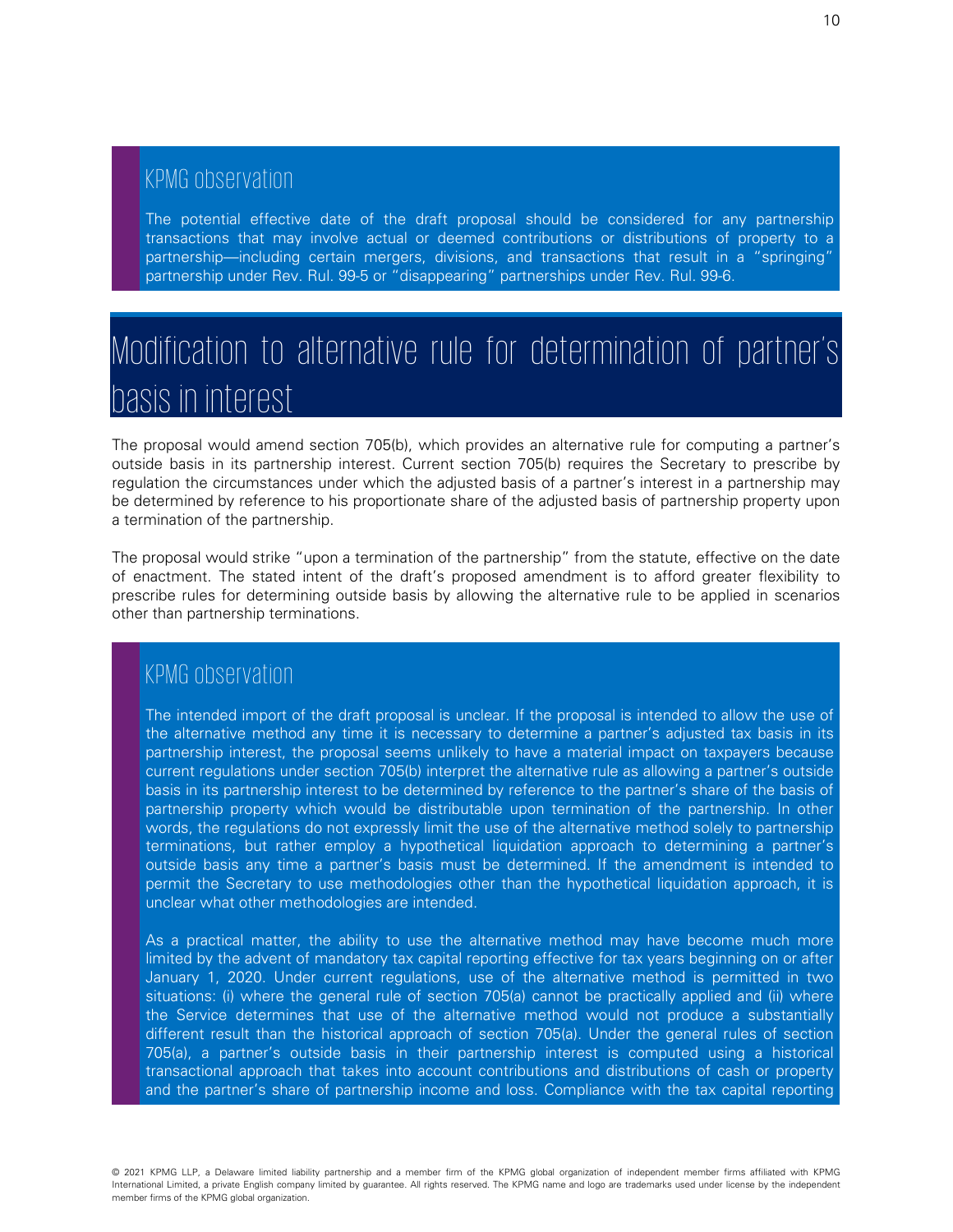rules necessitates the tracking and reporting of the items taken into account under the general rule of section 705(a).

# <span id="page-11-0"></span>Rules relating to transactions between partners and the partnership, guaranteed payments, and liquidating distributions

Current law distinguishes between transactions between a partnership and one of its partners based on whether the partner is acting in a partner or non-partner capacity. Under section 707(a), payments made to a partner acting in a non-partner capacity are treated as occurring between the partnership and one who is not a partner. Payments made to a partner acting in a partner capacity are treated either as part of the partner's distributive share or, to the extent determined without regard to income of the partnership, as a guaranteed payment for services or the use of capital under section 707(c). Implicit in this distinction is that payments for services rendered in a **partner capacity** that are determined **with regard to partnership income** are subject to the distributive share rules of section 704(b) and not section 707.

The proposal would amend section 707 to repeal the rules relating to guaranteed payments for services and the use of capital under section 707(c) and expand the scope of section 707(a) to include such payments. According to the section-by-section summary, section 707(a) would govern any payments "that are not actual or in substance distributions under section 731, treating them as payments to a partner not acting in its capacity as a partner."

As currently drafted, the proposal would apply to transactions and payments after December 31, 2021.

#### KPMG observation

At first blush, the import of this proposal would seem primarily to change the timing of the income recognition and deduction of payments currently governed by section 707(c). Under current law, one primary consequence of the distinction between a section 707(a) payment and a section 707(c) payment is the timing of the income recognition to the recipient partner and the deduction to the partnership. A partner includes a section 707(c) guaranteed payment in income according to the partnership's method of accounting. Thus, if a partnership uses the accrual-basis method of accounting for U.S. federal income tax purposes, a partner using the cash-basis method of accounting is required to include a section 707(c) guaranteed payment from the partnership in income when accrued by the partnership under the partnership's method of accounting. In contrast, a partner includes a section 707(a) payment in income according to its method of accounting, and the partnership cannot deduct the section 707(a) payment until the partner includes the payment in income.

The draft's proposed change is consistent with the recommendation of a 2001 Joint Committee on Taxation study on simplifying the Code, cited in the section-by-section summary. However, if enacted, the proposal could have significant implications beyond conforming the timing the differences between section 707(a) and 707(c) payments, would raise significant new issues not otherwise addressed in the current draft of the proposal, and might do little to address existing uncertainties in the law.

It appears the proposal to repeal section 707(c) is based largely on the recommendations of a 1999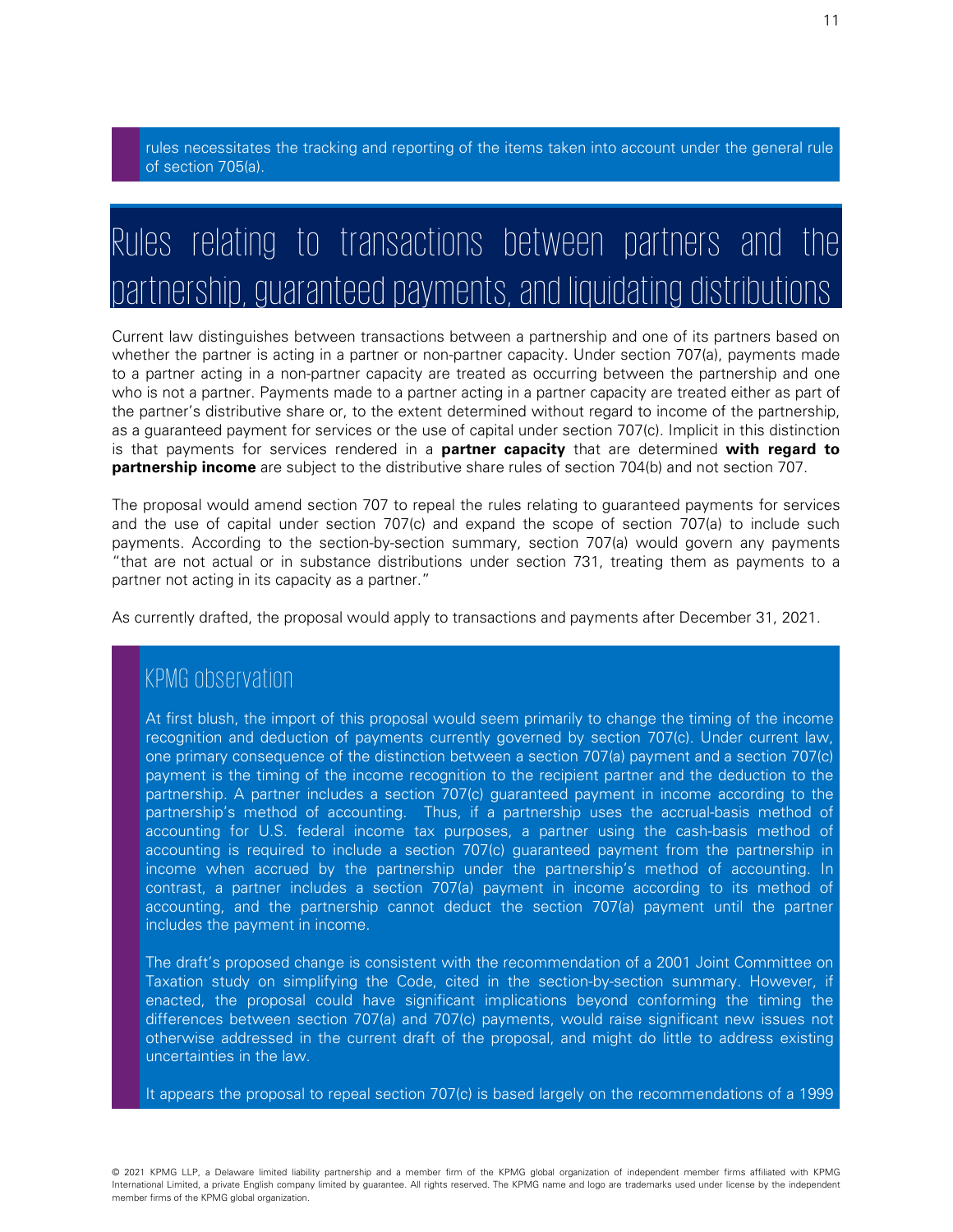report prepared by members of the American Bar Association, Section of Taxation, cited in the section-by-section summary (the "1999 ABA Report"). The 1999 ABA Report recommended the repeal of section 707(c) for three primary reasons: (i) it is often impossible to distinguish when a partner is acting in a partner vs. non-partner capacity, (ii) it is often difficult to determine when payments should be considered to be determined without regard to partnership income and (iii) the treatment of guaranteed payments for the use of capital ("GPUCs") under other Code sections is unclear (i.e., is the payment interest or something else?). The 1999 ABA Report concludes that the treatment of nearly all payments currently governed by section 707(c) could be adequately determined under the distributive share rules of section 704(b) or section 707(a).

Distinguishing between when a partner is acting in a partner capacity vs. non-capacity has been a source of confusion in the tax law, primarily related to payments for services. In today's world, however, the more relevant issue regarding partnership compensation of service providers is whether the compensation constitutes a section 707 payment and thus ordinary income, or a distributive share of partnership income the character of which is determined by the underlying income and activities of the partnership.

Distinguishing between a distributive share of partnership income and ordinary compensation income is largely controlled by the principles of section 707(a)(2), which are intended to distinguish between disguised payments for services in the form of an allocation and corresponding distribution and a partner's distributive share. The technical rule of section 707(a)(2) states that, if the performance of services and an allocation and corresponding distribution, when viewed together, are properly characterized as a transaction occurring between the partnership and a partner acting other than in his capacity as a member of the partnership, the allocation and distribution will be treated as a section 707(a) payment. Under proposed regulations issued in 2015, the overriding factor in this determination is whether the payment is subject to significant entrepreneurial risk. While section 707(a)(2) literally does not apply to, or result in, guaranteed payments for services under section 707(c), it is the same functional analysis that would be applied under section 707(c) to determine whether a payment for services is determined without regard to the income of the partnership. Thus, reclassifying section 707(c) payments for services as section 707(a) payments for services is unlikely to have any meaningful impact on the substantive inquiry of when compensation is an ordinary income payment vs. distributive share.

The more meaningful impact of the proposal seemingly would be the treatment of partner compensation under section 707 for other purposes of the Code. Treating all compensatory payments to partners as section 707(a) payments would implicate the long-standing position of the Service that a partner cannot also be an employee of the partnership. If the payment of a partner's salary is to be treated as made to one who is not a partner, it begs the question of whether such payment should be considered wage income or, perhaps, made to an independent contractor. If the draft proposal is not fleshed out to address the impact of eliminating guaranteed payments on other code sections, it could create confusion and additional complexity.

Historically, the capacity issue has been less meaningful for GPUCs because the partner is clearly acting in a partner capacity when it contributes capital to a partnership in return for a preferential return on that equity. Conversely, when a partner makes a bona fide loan to a partnership, the partner is clearly acting as a lender in a non-partner capacity. Thus, interest on a bona fide partner loan is a section 707(a) payment and is treated as interest for other purposes of the Code. In contrast, preferential returns on partnership equity currently must be characterized either as a distributive share of partnership or a GPUC. The draft proposal currently leaves uncertain how GPUCs should be taken into account – as interest, an interest "equivalent" or as a distributive share (even if determined without regard to income).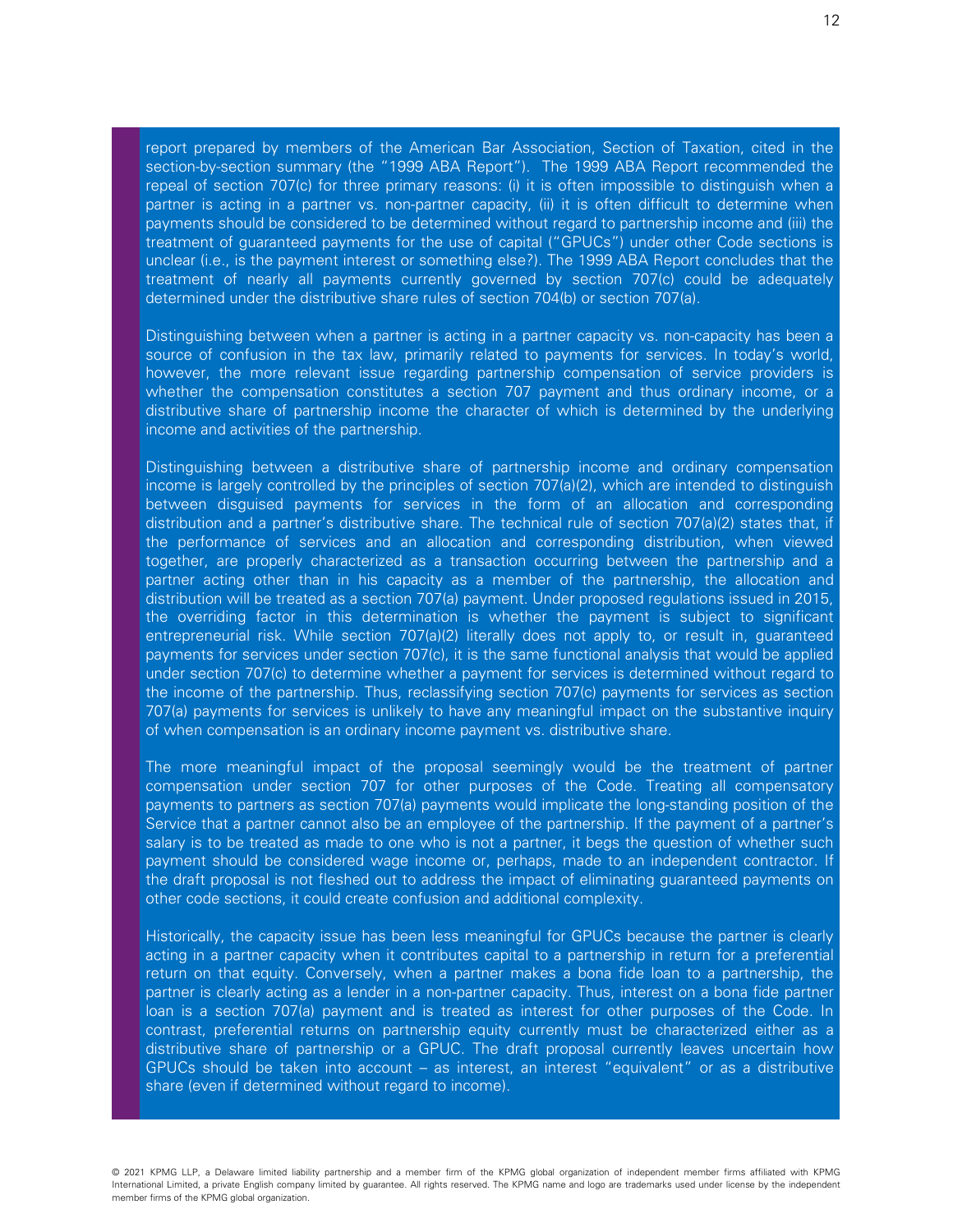For the reasons above, the potential elimination of section 707(c) as of December 31, 2021 (depending on whether the proposal advances in the legislative process and, if so, when) should be considered in virtually all partnership transactions as it could have implications for any entitlements—either for capital or services—going forward.

### <span id="page-13-0"></span>Repeal of section 736

In tandem with the amendments to section 707, the draft proposal would repeal section 736 in its entirety. Section 736 classifies payments made to a retiring or withdrawing partner or a deceased partner's estate or successor-in-interest (unless the estate or successor continues as a partner in its own right under local law). To the extent such payments are made in exchange for the partner's interest in partnership property under section 736(b), the payments are treated as distributions subject to the general rules of sections 731, 732 and 751(b). All other payments are treated under section 736(a) either as part of the partner's distributive share of partnership income or as a section 707(c) guaranteed payment, depending on whether the payment is determined with or without regard to the partnership's income.

The discussion draft proposes to repeal section 736 with respect to successors-in-interest and partners retiring after December 31, 2021.

#### KPMG observation

The dichotomy between section 736(a) and 736(b) payments is primarily relevant to service partnerships. As a general matter, the amount paid in redemption of a partner's interest in a partnership should reflect the value of (and be treated as in exchange for) the partner's interest in the assets of the partnership. However, certain payments made in liquidation of a partner's interest in partnership property are expressly excluded from section 736(b) and thus treated as section 736(a) payments. This limited exclusion applies only to payments (i) by a partnership in which capital is not a material income-producing factor (ii) to a retiring or deceased general partner (iii) in exchange for the general partner's interest in unrealized receivables of the partnership (as defined in section 751(c), but excluding recapture and similar items) and goodwill of the partnership, except to the extent that the partnership agreement provides for payment with respect to goodwill. In light of the potential effective date, this change should be considered by eligible retiring partners in 2021 or 2022.

Treating a payment to a retiring or deceased partner as a section 736(a) payment typically provides an immediate tax benefit to the remaining partners. Section 736(a) payments, to the extent treated as a distributive share of partnership income, generally will result in a corresponding allocation of income to the retiring or deceased partner that reduces the amount of income allocated to the remaining partners. To the extent treated as a guaranteed payment under section 707(c), a section 736(a) payment will be treated as ordinary income to the retiring partner and will result in an ordinary deduction to the partnership that reduces the amount of income allocable to the remaining partners.

The effect of repealing section 736 would be to treat all payments in exchange for a retiring or deceased partner's interest in a partnership as liquidating distributions under the general distribution rules of section 731 and the exceptions thereto, including section 751(b). To the extent a retiring or deceased partner recognizes income or gain under section 731, under current law, the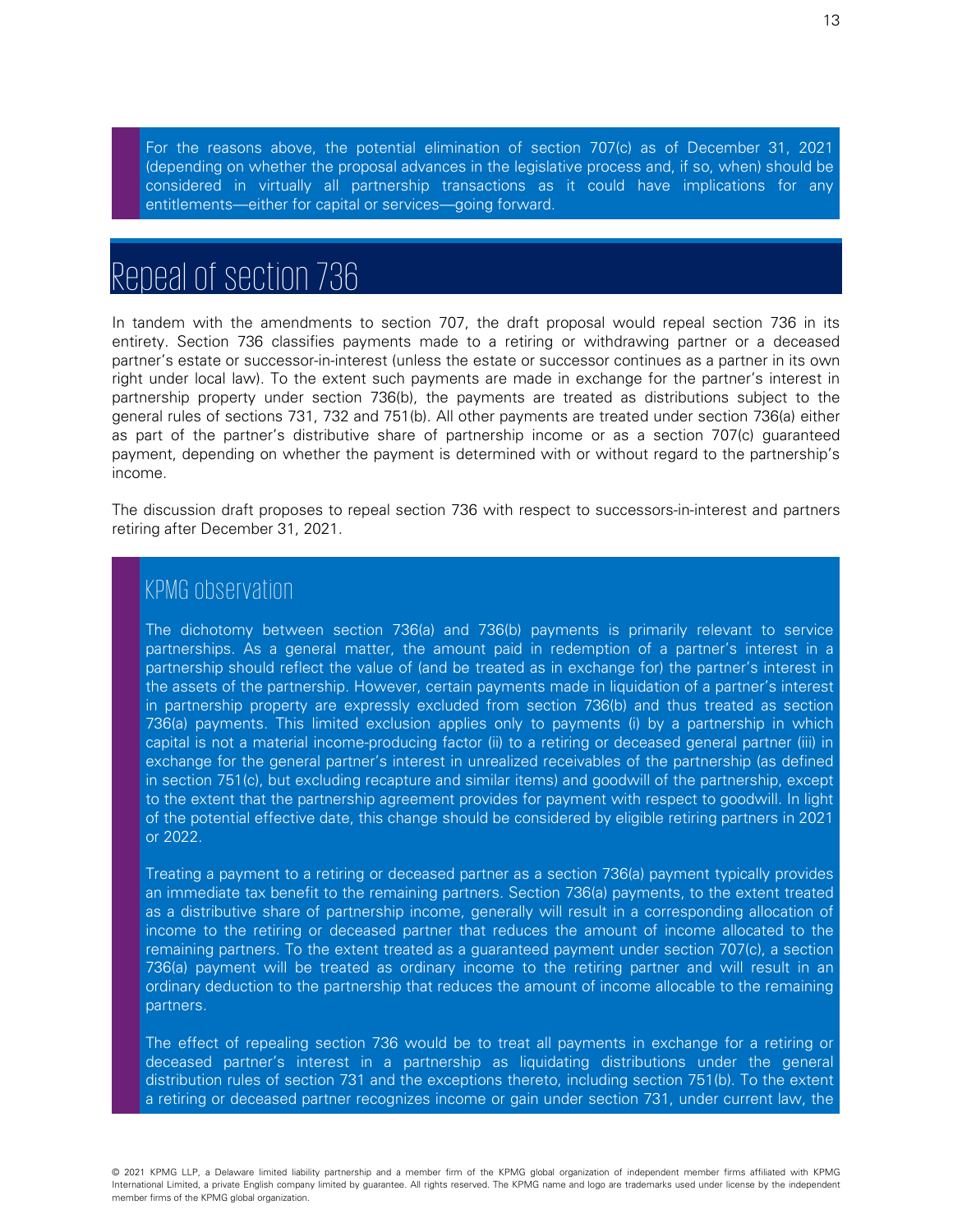partnership would be entitled to adjust the basis in its remaining assets under section 734 if a section 754 election is in effect. As discussed below, section 734 adjustments are proposed to be mandatory. To the extent a distribution is treated as a sale or exchange of property between the retiring or deceased partner and the partnership under section 751(b), the basis in the property deemed sold would be adjusted to equal its fair market value. In either case, the adjustment may not provide the same immediate benefit of reduced taxable income to the remaining partners.

### <span id="page-14-0"></span>Application of rules relating to payments to partners for property or services

The Wyden Discussion Draft makes two proposals with respect to section 707(a)(2), which relates to disguised sales and disguised payments involving partnerships.

#### <span id="page-14-1"></span>Make self-executing disguised sale of partnership interest rules

In general, contributions to, and distributions from, partnerships are subject to nonrecognition treatment. Several exceptions, however, prevent nonrecognition treatment under certain circumstances. Section 707(a)(2) provides an exception relating to payments to partners for property or services. This provision is intended to prevent nonrecognition treatment in circumstances in which a contribution to, and distribution from, a partnership are more properly characterized as (1) a payment for services, or (2) a sale of property or a partnership interest. The Wyden Discussion Draft would amend section 707(a)(2), relating to disguised sales and disguised payments for services, to make it self-executing without Treasury regulations, by revising the provisions to be applicable "[e]xcept as provided by the Secretary" rather than "[u]nder regulations prescribed by the Secretary," as provided in the current statute.

This provision would apply to services performed or property transferred after the date of the enactment of the provision.

#### KPMG observation

The section-by-section summary makes clear that this potential change is aimed at addressing disguised sales of partnership interests and is intended to foreclose recent assertions by certain commentators that the disguised sale of partnership interest provisions cannot be applied absent the promulgation of Treasury regulations. Many practitioners and taxpayers, however, already viewed the disguised sale of partnership interest rules to be applicable without Treasury Regulations. Although not discussed in the section-by-section summary, the change would apply also to disguised payments for services. In the preamble to proposed Treasury regulations issued in 2015 that addressed disguised payments for services, including arrangements known as "fee waivers," the Treasury Department and the IRS made clear their view that, in the absence of final regulations, "the determination of whether an arrangement is a disguised payment for services under section 707(a)(2)(A) is made on the basis of the statute and the guidance provided regarding that provision in the legislative history of section 707(a)(2)."

The section-by-section summary describes the proposal as intended to "correct" certain asserted "ambiguities." However, a rule of construction included in the proposal would preclude any

14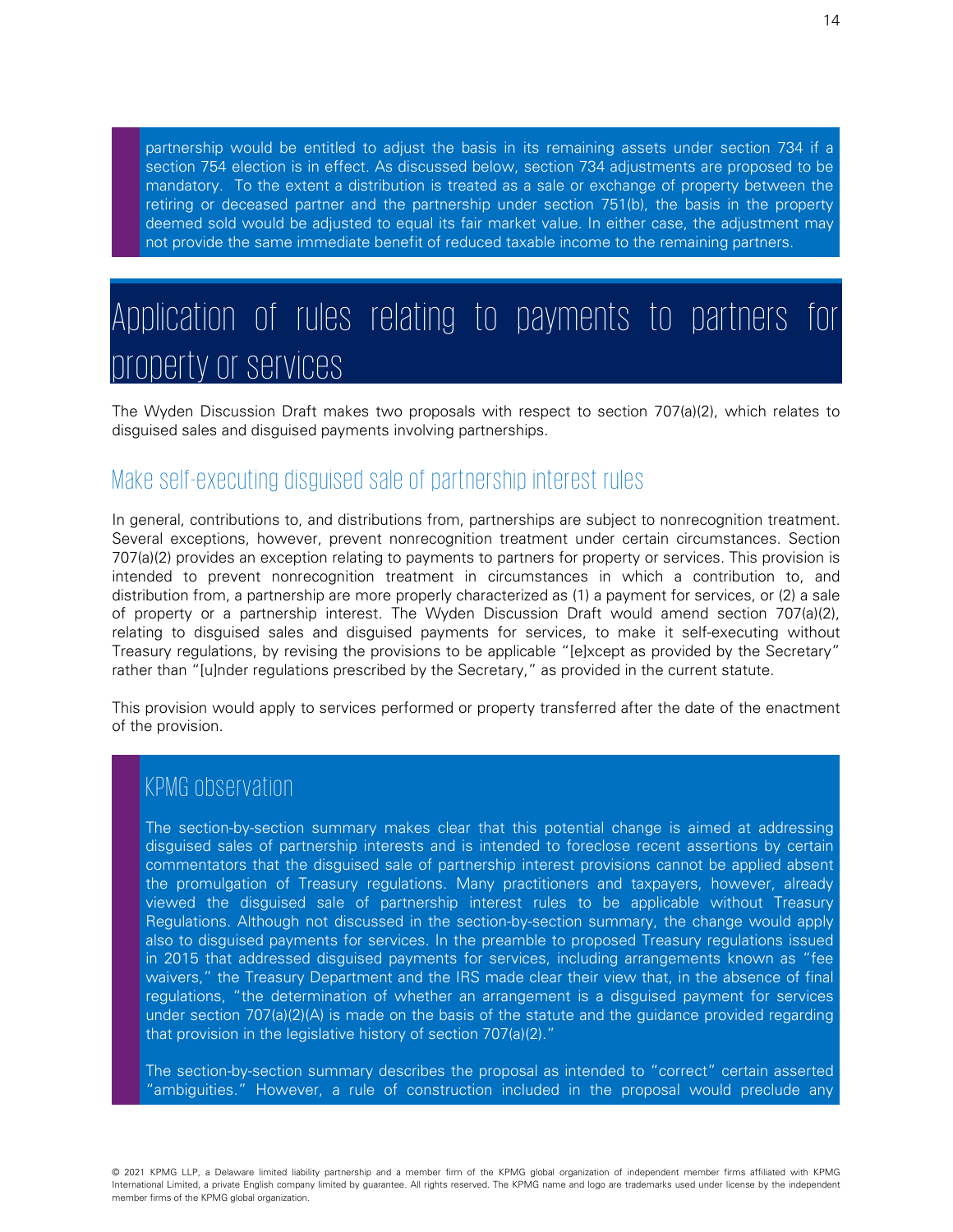inference regarding the proper treatment under section 707(a) with respect to payments from a partnership to a partner for property transferred or services performed on or before the enactment of the provision.

#### <span id="page-15-0"></span>Remove capital expenditure exception to disguised sale treatment

Treasury regulations under section 707 allow a partner to receive a reimbursement of preformation capital expenditures in connection with a contribution of property to a partnership without triggering disguised sale treatment under certain circumstances.<sup>[2](#page-15-2)</sup> The Wyden Discussion Draft would amend section 707(a)(2)(B) to expressly provide that "a transfer of money or other property by a partnership to a partner or by a partner to a partnership will not fail to be characterized as part of a sale or exchange of property because such transfer is made to reimburse the partner or partnership for an expenditure chargeable to capital account."

This draft provision is proposed to apply to property transferred after the date of its enactment. However, the proposal includes an exception for transfers of property made pursuant to a binding contract in effect on the proposal's enactment date and at all times through the property's transfer.

#### KPMG observation

Partnerships across many industries (real estate in particular) rely upon this exception to reimburse partners for property and expenditures made prior to the partnership's formation. The inability to be reimbursed for actual outlays would not only limit the ability to extract cash (and potentially fund new investments) without incurring tax, but also may cause a portion of "qualified liabilities" to be treated as additional disguised sale proceeds. Under the disguised sale regulations, the contribution of property subject to qualified liabilities generally does not give rise to disguised sale consideration unless the transfer is otherwise treated as part of a sale. If the transfer is otherwise treated as part of a sale (e.g., because the exception for reimbursement of preformation capital expenditures is not available), then, to the extent provided in the regulations, the partnership's assumption of the liability or taking the property subject to a liability is treated as sale consideration.

The proposal's effective date would be determined by reference to the date property is transferred to the partnership (not the date of a subsequent distribution). Therefore, taxpayers should consider the impact of the potential enactment of this proposal on property that has been or may be contributed to a partnership.

# <span id="page-15-1"></span>Partnership terminations

Under current law, a partnership is considered terminated if no part of any business, financial operation, or venture of the partnership continues to be carried on by any of its partners in a partnership. The proposal in the Wyden Discussion Draft adds to the current rule providing that a termination also does not occur if the partnership continues to be carried on by a person related (under sections 267 or 707(b)) to any of its partners.

<span id="page-15-2"></span><sup>2</sup> Treas. Reg. § 1.707-4(d).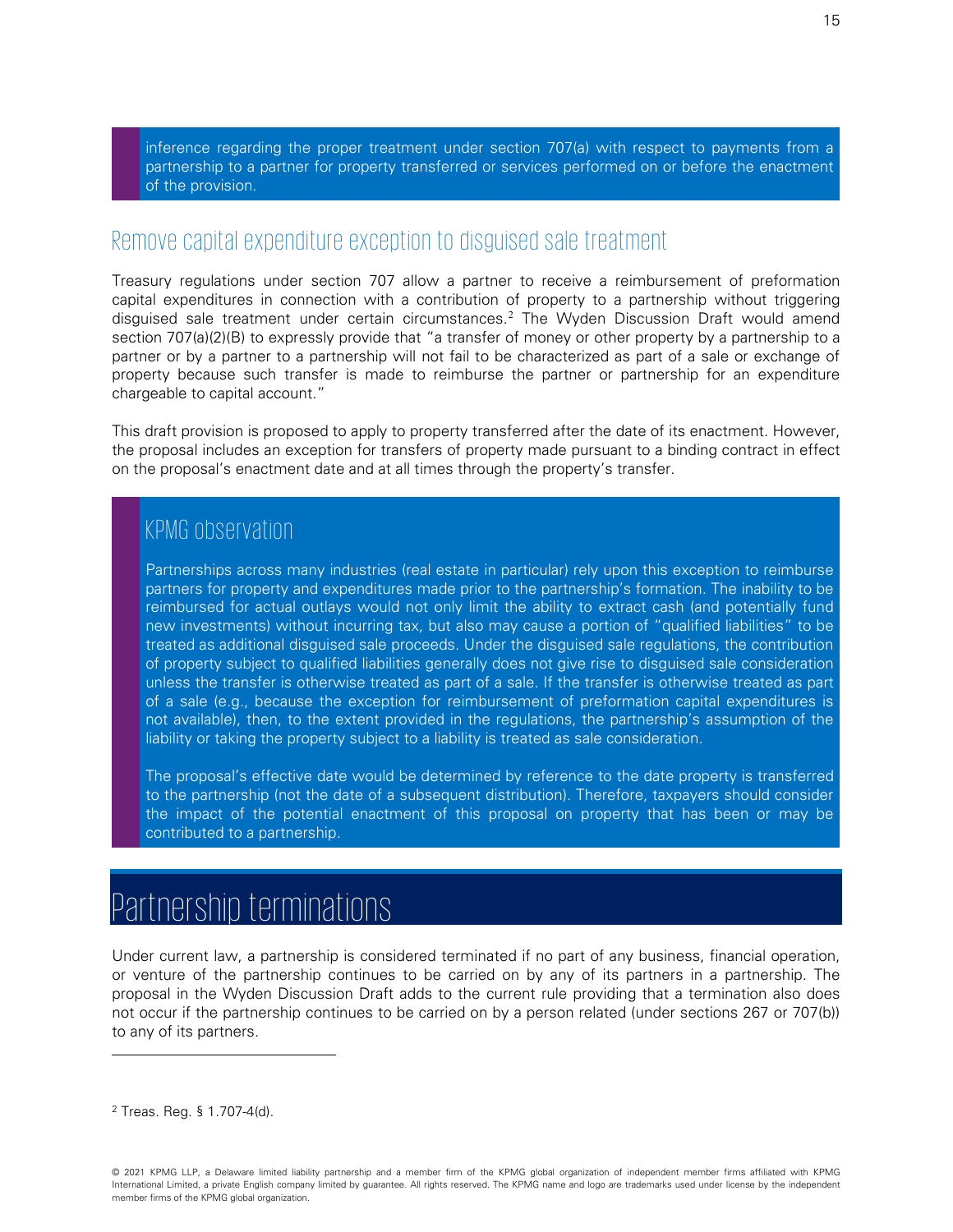The rule would apply to tax years beginning after the date of enactment.

#### KPMG observation

There is a dispute among practitioners whether, under current law, a continuation of a partnership requires at least one of its historic partners to continue to be a partner. For example, if A and B, sole partners in the Partnership AB, sell their entire interests to C and D, some practitioners take the position that the partnership does not terminate because its business operations continue to be conducted in partnership form. By adding related parties to this rule, the draft proposal appears to reflect the view that a partnership terminates unless a historic partner (or, under the proposal, a person related to a historic partner) continues to be a partner. That is, under this view, when A and B sell their interests to C and D, the partnership would terminate.

# <span id="page-16-0"></span>Repeal of requirement that inventory be substantially appreciated in certain partnership distributions treated as sale or exchange

Under current law, section 751(b) requires the recognition of ordinary income or loss in connection with a distribution that results in a shift in the partners' interests in ordinary income assets of the partnership (so-called, "hot assets"). The intended purpose of section 751(b) is to prevent a distribution of property from converting the character of a partner's share of the unrealized appreciation in the partnership's assets from ordinary to capital in nature. Section 751(b) applies to a distribution if a partner receives (i) a disproportionate distribution of hot assets in exchange for all or part of the partner's interest in other partnership property (so-called, "cold assets") or (ii) a disproportionate distribution of cold assets in exchange for all or part of the partner's interest in hot assets of the partnership. If section 751(b) applies to a distribution, the distribution of property will be treated, in part, as a taxable sale of hot assets for cold assets between the distributee partner and the partnership.

For purposes of section 751(b), hot assets include unrealized receivables and substantially appreciated inventory. Inventory is broadly defined as (i) stock in trade of the partnership, or other property of the partnership that would be considered inventory if on hand at the close of the partnership tax year, or property held by the partnership primarily for sale to customers in the ordinary course of its trade or business (so-called "dealer property"), (ii) any other property, which on sale or exchange by the partnership, would be considered property other than a capital asset or section 1231 property (generally, depreciable or amortizable property and real property held for more than one year and used in connection with a trade or business), and (iii) any other property retained by the partnership that if held by the distributee partner would be described in the foregoing clauses.

Inventory is considered substantially appreciated if the aggregate fair market value of all inventory items of the partnership exceeds 120% of the aggregate adjusted tax basis of such property in the hands of the partnership (without regard to any special basis adjustment of any partner under section 743(b)). Thus, the distribution of specific inventory items which are substantially appreciated in value will not trigger the application of section 751(b) if the inventory items of the partnership prior to distribution, as a whole, are not substantially appreciated in value. Conversely, the distribution of specific inventory items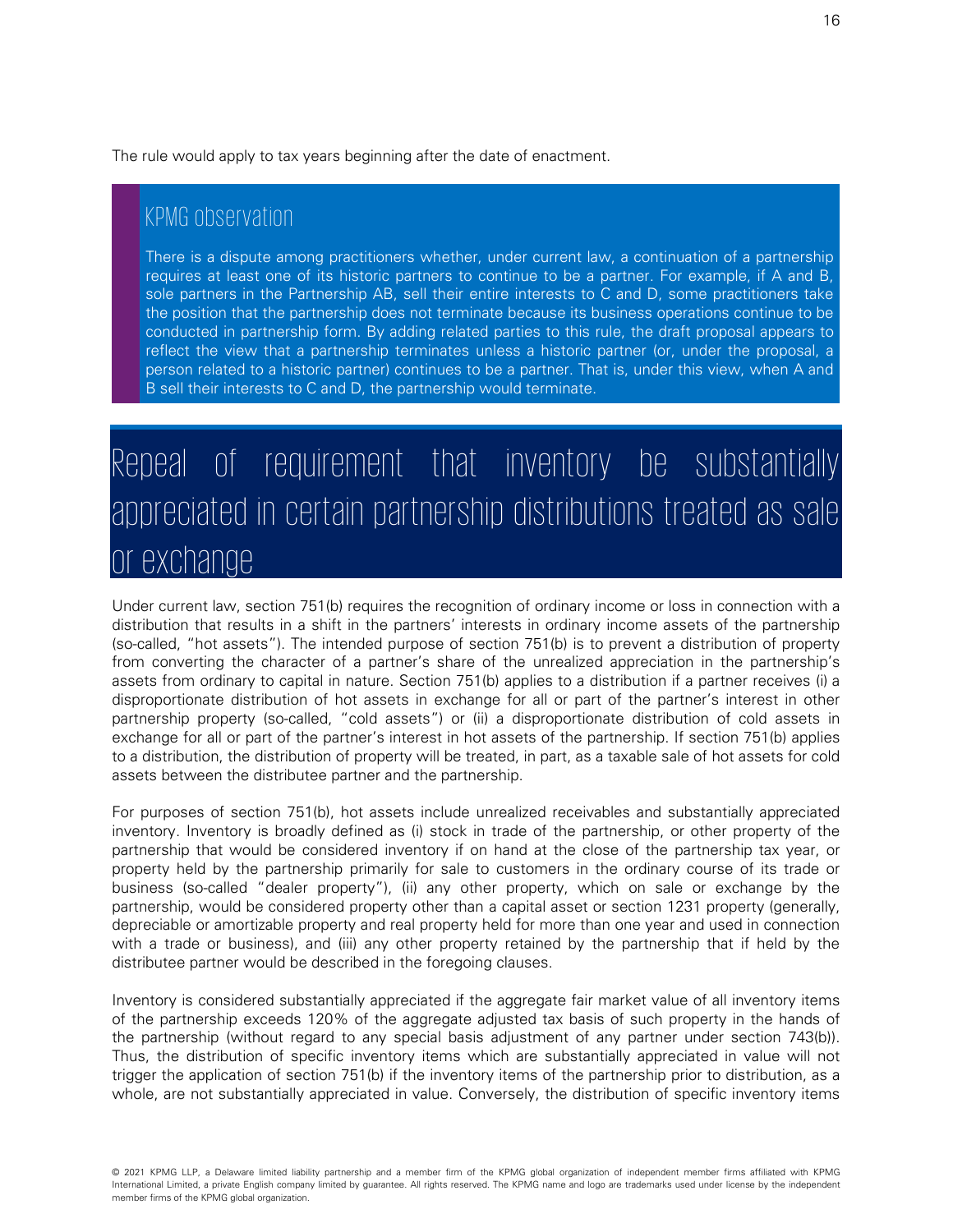which are not substantially appreciated in value will be subject to section 751(b) if the inventory items of the partnership prior to distribution, as a whole, are substantially appreciated in value.

The draft proposal would remove the substantial appreciation component for inventory for 751(b) purposes for distributions occurring after the date of enactment. Thus, any distribution of property that alters the partners' interests in inventory items of the partnership would trigger the application of section 751(b).

As currently drafted, the proposal would apply to distributions after the date of enactment.

#### KPMG observation

In contrast to section 751(b), section 751(a) does not have a "substantial appreciation" requirement with respect to inventory items. Rather, under section 751(a), if a partner sells their interest in a partnership, the partner is required to recognize ordinary income (or loss) equal to the amount of ordinary income (or loss) that would be allocated to partner if the partnership had sold all of its asset for fair market value immediately prior to the transfer of the interest. Thus, section 751(a) looks to the partner's share of unrealized gain (or loss) in the partnership's hot assets, rather than the partner's share of the value of the partnership's hot assets.

### <span id="page-17-0"></span>Treatment of partnership debt

The Wyden Discussion Draft proposes to dramatically change the rules for allocating partnership liabilities owed to unrelated lenders among partners for all purposes. Section 752 would be amended to provide that partnership liabilities generally are allocated among the partners in the partnership in accordance with each partner's share of partnership profits. The proposal contains an exception applicable to bona fide indebtedness owed to a partner (or a person related to a partner applying the relatedness tests of sections 267 and 707(b)); however, the exception would not apply to a partner's guarantee or other similar arrangement.

As currently drafted, the proposed amendment would apply to tax years beginning after December 31, 2021 and does not include a grandfathering provision for liabilities existing at that time. However, a separate provision would create an election to pay the "net tax liability" arising by reason of the provision's enactment in eight equal, annual installments, beginning with the first tax year beginning after December 31, 2021. The first payment would be due on the due date of the return for the tax year beginning after December 31, 2021, without regard to extensions. Succeeding installments would be due each year after that, also on the due date for the return for that tax year, determined without regard to extensions. The election must be made not later than the due date for the tax return for the first tax year beginning after December 31, 2021 and must be made in such manner as the Secretary shall provide.

The taxpayer's "net tax liability" is effectively the excess of the taxpayer's regular tax liability, reduced by certain credits for the tax year in which an amount is included, over the taxpayer's regular tax liability without taking into account the amount arising from the enactment of the provision.

Upon certain events, payment of the unpaid portion of the net tax liability would be accelerated. These events would include an addition to tax for failure to timely pay any installment required under the provision, a liquidation or sale of substantially all the assets of the taxpayer (including in a title 11 or similar case), a cessation of business by the taxpayer, or any similar circumstance. Acceleration would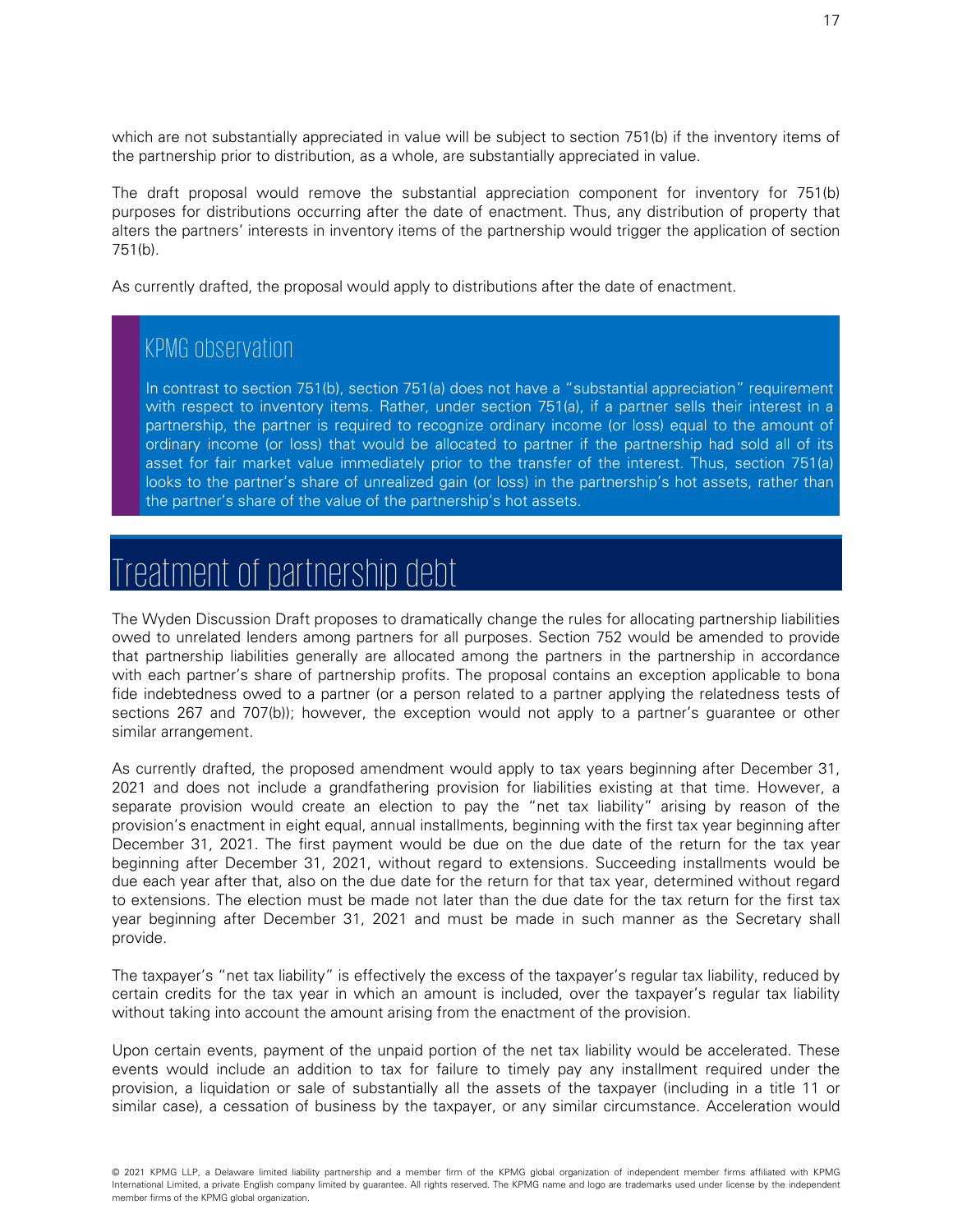not apply in the case of a sale of substantially all the taxpayer's assets to a buyer if the buyer enters into an agreement with the Secretary to be liable for any remaining installments in the same manner as if such buyer were the taxpayer. The proposal also includes a provision that would generally allow a deficiency assessed with respect to a net tax liability for which an election to pay in installments was made to be prorated among, and paid together with, future installments. This provision would not apply if the deficiency was due to negligence or to intentional disregard of rules or regulations or to fraud with intent to evade tax.

The proposal also contains a provision that generally would provide that, in the case of a request for credit or refund, an installment is not to be taken into account as a liability for purposes of determining whether an overpayment exists before the date on which such installment is due. The proposal would also provide that an installment shall not be treated as a tax imposed by the Code for purposes of section 6425 (relating to adjustments of overpayments of estimated income tax by corporations) or sections 6654 and 6655 (relating to failures by individuals and corporations to pay estimated income taxes). The proposal would also provide that the first sentence of section 6403 does not apply to an installment made under the provision. Section 6403 states that in the case of a tax payable in installments, if the taxpayer has paid as an installment of the tax more than the amount determined to be the correct amount of such installment, the overpayment shall be credited against the unpaid installments, if any.

In addition to changes to the allocation of liabilities, the proposal also would amend section 752(c). Currently, that section provides that a liability to which property is subject shall, to the extent of the fair market value of such property, be considered as a liability of the owner of the property. Under the proposal, that language would be revised to provide that a liability to which property is subject shall be considered as a liability of the property's owner and that "the amount of any such liability shall not exceed the fair market value of such property."

As currently drafted, this proposal also would apply to tax years beginning after December 31, 2021.

#### KPMG observation

The Wyden Discussion Draft's proposal to allocate liabilities in accordance with each partner's share of partnership profits essentially treats all debt (but for loans from partners or related parties) as nonrecourse debt for all purposes. The section-by-section summary expresses the concern that the current recourse debt allocation regime permits partnerships to manipulate a partner's basis in the partnership and loss allocations, avoid the disguised sale rules, and generate tax-deferred cash distributions. However, the proposed rule would eliminate not only many of the recourse liability rules, but would also appear to override the existing three-tier allocation methodology in the nonrecourse liability regulations that allocates debt in accordance with minimum gain, section 704(c) minimum gain, and excess section 704(c) gain designed to (1) support debt allocations to match nonrecourse deductions, (2) prevent the immediate triggering of gain upon a contribution of property with nonrecourse debt in excess of basis to a partnership, and (3) provide general flexibility in allocating nonrecourse debt among partners. It is unclear how the three-tier allocation methodology implicates the stated concerns.

As noted above, the provision as currently drafted is proposed to be effective for tax years beginning after December 31, 2021 and contains no grandfather clause for existing debt. The section-by-section summary, however, indicates that the election to pay the resulting net tax liability under the proposal's amendments in installments is intended as a "transition rule." If enacted as currently drafted, this change to the liability allocation rules potentially could cause substantial and widespread shifts in debt in partnerships across various industries and across different types of investment funds. The most immediately apparent consequence of such a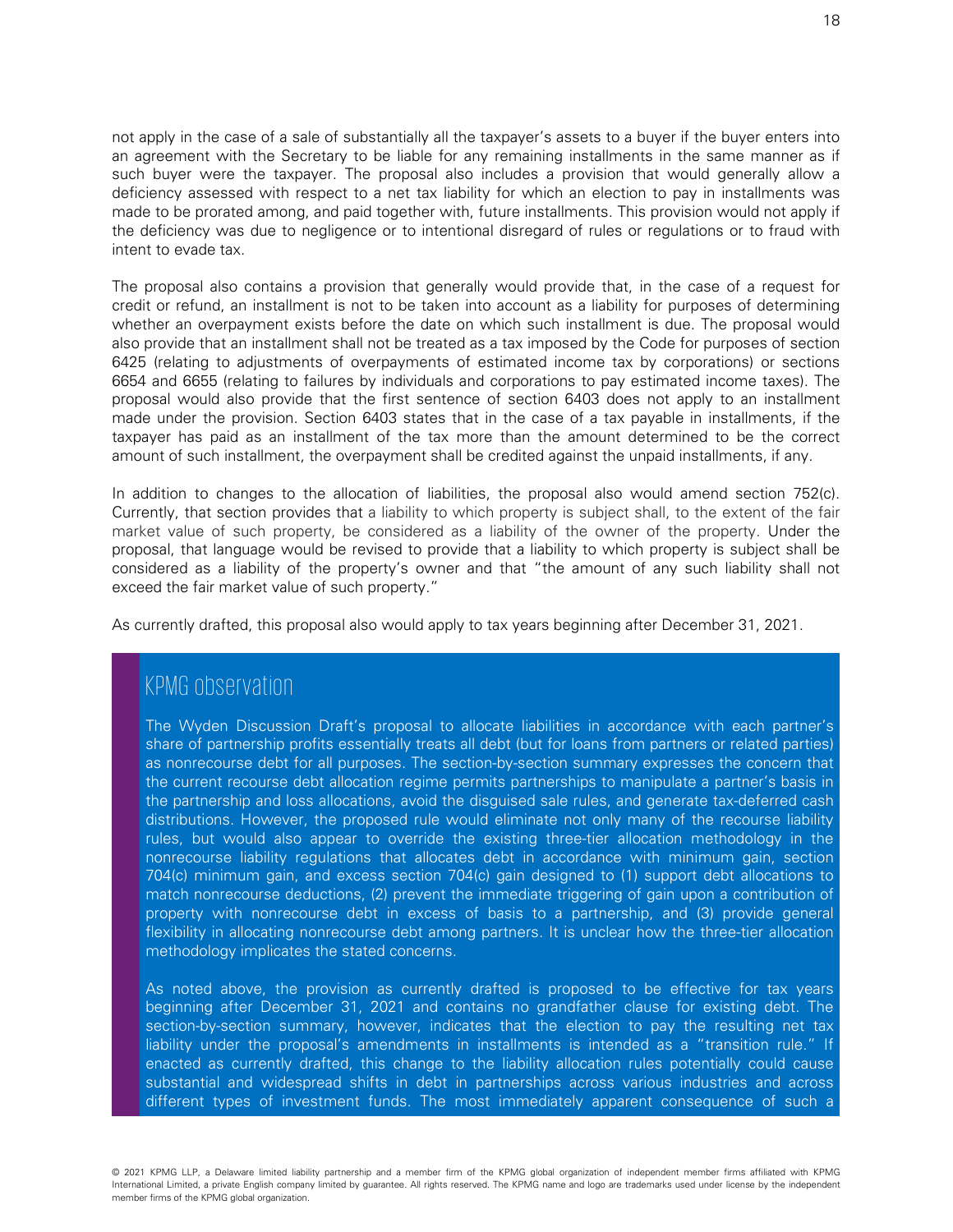change in the allocation regime would be gain resulting from debt shifting away from partners with negative tax capital accounts that rely on guarantees and other similar credit support arrangements, which would be disregarded under the new rules. However, debt shifts also could arise where partners currently rely upon the three-tier nonrecourse allocation scheme to support deductions and negative tax capital accounts. This proposal would also largely curtail the ability to effect taxfree, leveraged distributions or to avoid generating sale proceeds under the disguised sale rules in the event of a shift of nonqualified liabilities.

Interestingly, the proposal's exception for bona fide indebtedness advanced by a partner or person related to a partner utilizes a more-than 50% threshold under sections 267 and 707(b), unlike the threshold under the current recourse liability rule applicable to related persons, which substitutes 80% or more for "more than 50 percent each place it appears in those sections." This lower threshold potentially could pull into the exception more liabilities than would have been subject to allocation under the current related partner rule under the recourse liability regulations. If liabilities qualifying under the exception were required to be allocated to the partner or related person under the new rule, the lower threshold could create an unexpected debt shift in partnerships in which a related party lender would satisfy the 50% threshold, but did not satisfy the 8% threshold under the current rule.

Such a substantial change to a fundamental aspect of partnership taxation might be anticipated to result in significant uncertainty, particularly in the event the proposal were enacted as currently drafted quickly and with no grandfathering of existing arrangements or transition rules. First, the methodology of allocating liabilities in accordance with partners' respective shares of partnership profits is, itself, inherently uncertain. Numerous commentators have observed that there is no clear definition of (and many possible methods for determining) a partner's interest in partnership profits. A partner's interest in partnership profits could be determined in any number of ways and over different timeframes. Furthermore, under some economic arrangements, partnership profits (and thus, liability allocations) could vary widely on a year-over-year basis. For example, a partnership with a preferred return may earn profits in a given year sufficient only to pay the preferred return, such that 100% of the profits go to a single partner, and in the subsequent year, earn profits sufficient to pay not only the preferred return, but substantial amounts in the ratio of the residual sharing, resulting in partnership profits being shared very differently among the partners.

Second, many aspects of the draft proposal remain unaddressed. If these issues are not further addressed and the proposal were to advance through the legislative process in its current form, guidance would need to be developed in Treasury regulations, which would likely not be available for a significant time period. For instance, it is currently unclear whether the exception's application would be mandatory and whether, for instance, a de minimis exception would prevent certain lender partners with a de minimis percentage interest from being allocated the entire liability.

Third, partnerships and partners may have little time to prepare for the significant consequences that could ensue if the proposal were to move through the legislative process quickly as currently drafted. Partners potentially could seek to refinance liabilities to try to avail themselves of the exception for bona fide partner indebtedness, but the currently proposed effective date and the current lack of transition period might leave little time to affect such arrangements. Debt shifts in a tiered partnership structure could ripple through the entire structure, with a lower-tier partnership debt shift triggering, in turn, a debt shift among the partners of the upper-tier partnership. Depending upon the gain allocation through the tiers, some partners could effectively bear duplicative tax from debt shifts at different tiers. If feasible, partners might consider amending partnership agreements to adjust allocations to manage this issue.

Whereas the provision prescribing the timing of an installment payment refers specifically to the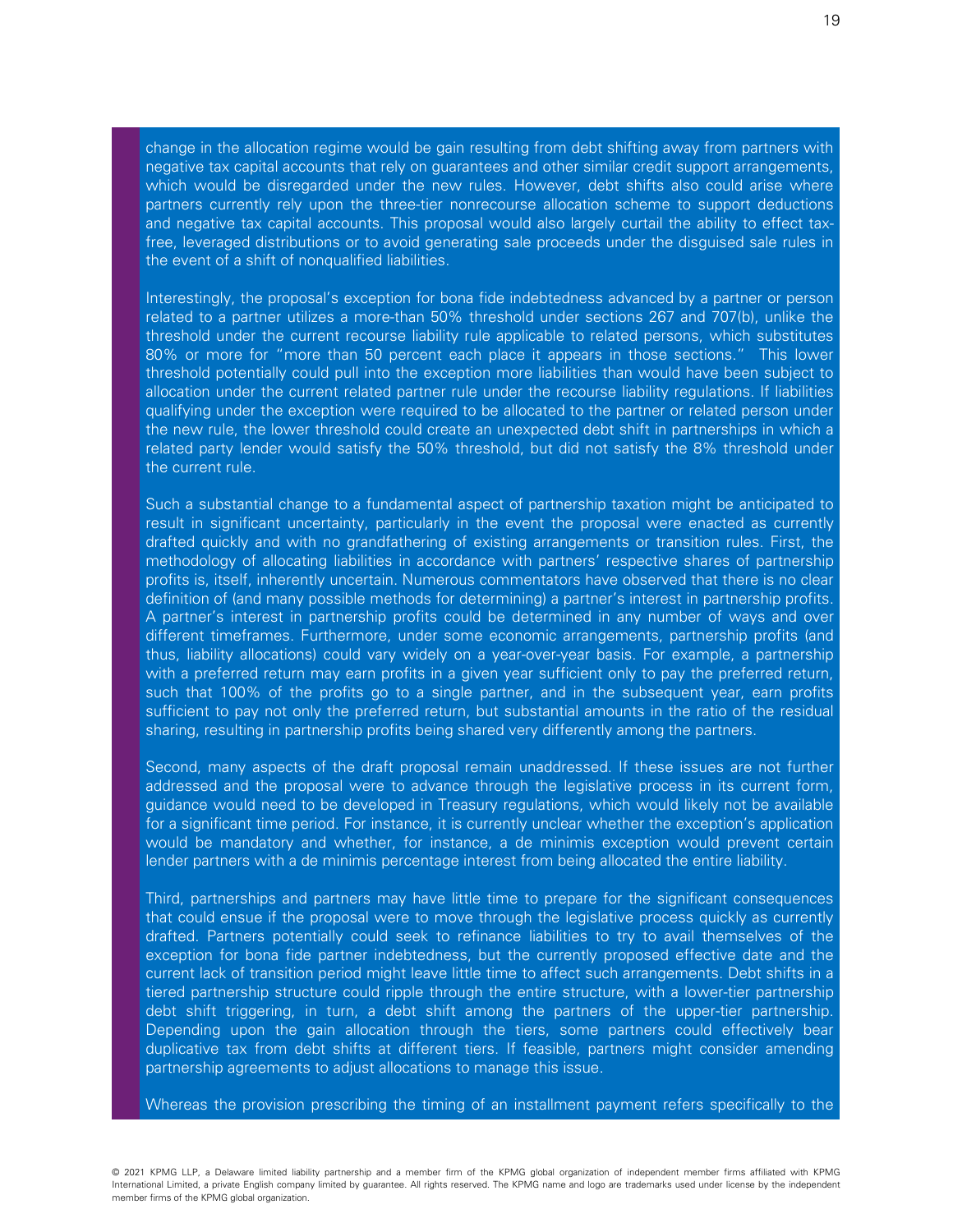due date of the return for the tax year (without regard to any extensions), the provision prescribing the timing of the election refers simply to the due date of the return, and is silent regarding extensions.

The proposal clarifies that if an election is made to pay the net tax liability in eight equal installments, the amount of an installment would not be taken into account as a liability in determining whether an overpayment exists prior to the date on which such installment is due. The proposal also clarifies that if an election is made, the amount of an installment would not be taken into account for purposes of determining estimated tax. The proposal is silent, however, as to the treatment for purposes of determining estimated tax if no election is made.

With regard to the amendment to section 752(c), no explanation of the change has been provided. Thus, its potential impact is uncertain. However, it may be designed to revise the treatment of the portion of a liability that exceeds the fair market value of property securing it at the time it is contributed to a partnership.

### <span id="page-20-0"></span>Mandatory adjustments to basis of partnership property in case of transfer of partnership interests

Under present law, a transfer of a partnership interest only gives rise to a section 743 special basis adjustment where the partnership has made an election under section 754 or where there is a substantial built-in loss in the partnership's assets. The Wyden Discussion Draft proposes to repeal section 754 and to make section 743 special basis adjustments mandatory for all transfers of partnership interests.

As currently drafted, the proposal would apply to transfers of partnership interests made after December 31, 2021.

### KPMG observation

Whether or not a partnership will make a section 754 election is a topic frequently negotiated by the partners. A purchasing partner may want a section 743 adjustment to shield it from the built-in gains and losses in the partnership's property, as well as to enjoy the benefit of any cost recovery that results from the additional tax basis. However, the burden of making a section 743 adjustment on the partnership can be significant, requiring it to determine the fair market value of its assets, allocate the basis adjustment among the assets, and then track the recovery of the basis adjustment for the benefit of the transferee partner. As such, many partnerships would prefer to avoid having to make section 743 adjustments, particularly where transfers are expected to be infrequent and only with respect to smaller interests in the partnership.

By proposing to make section 743 adjustments mandatory, the Wyden Discussion Draft (in its current form) would impose a burden on partnerships that otherwise have chosen to not make section 754 elections. However, it is difficult to assess the size of that burden without considering it in the context of the other proposals made in the discussion draft. For example, the proposals to make revaluations under section 704(b) mandatory and to require the use of the remedial method under section 704(c) would appear to reduce the incremental burden of making section 743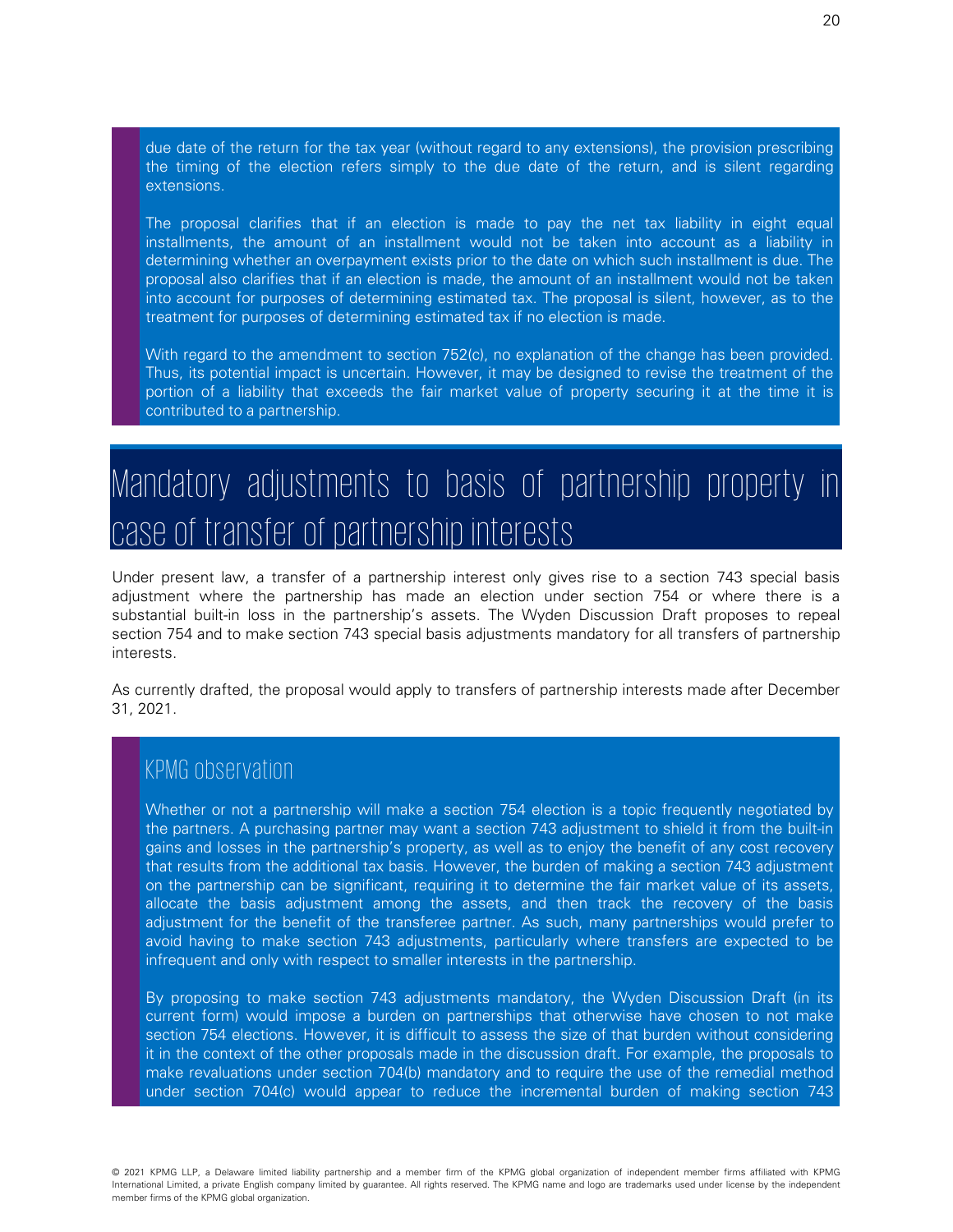mandatory, particularly in cases where the transfer is coupled with a recapitalization or other change in the sharing of the partners.

If the proposal becomes law in its current form, additional guidance may be needed to address the application of mandatory basis adjustments through tiered partnerships.

Taxpayers should consider the potential of such a change on tax distribution provisions. It is also important to note that, if the proposal were to advance through the legislative process, the potential effective date could have implications for when a taxpayer decides to close a transaction (e.g., in 2021 or 2022).

## <span id="page-21-0"></span>Mandatory adjustments to basis of undistributed partnership property

The Wyden Discussion Draft proposes to significantly change the operation of section 734. Similar to the discussion draft proposal with respect to section 743, the discussion draft proposes to repeal section 754 and make section 734 special basis adjustments mandatory for all partnership distributions. However, the discussion draft would also change the methodology for determining the amount of a section 734 basis adjustment to significantly expand its application.

Under present section 734, a partnership that has made a section 754 election (or has a substantial basis reduction to distributed property) will adjust the tax basis of the partnership's property if the distribution to a partner results in:

- The distributee partner recognizing gain or loss under section 731; or
- An increase or decrease to the tax basis of the distributed property under section 732.

The Wyden Discussion Draft would adopt a section 704(c)-style approach and change the focus of section 734 to the remaining built-in gain or loss in the partnership's assets following the distribution. Under the proposal, a partnership would be required to adjust the tax basis of its assets following a distribution to make sure that each partner's "net liquidation amount" remains unchanged by the distribution. Specifically, each partner's net amounts of tax gain or loss allocated to the partner in hypothetical liquidations of the partnership before and after the distribution are compared to arrive at the amount of any section 734 adjustment. With respect to the distributee partner in a non-liquidating distribution, this comparison would also take into account any gain recognized on the distribution under section 731 and the built-in gain or loss in any distributed property in the distributee partner's hands.

As currently drafted, the proposal would apply to distributions made after December 31, 2021.

#### KPMG observation

By making section 734 mandatory, the Wyden Discussion Draft proposal (if enacted in its current form) would impose similar additional burdens on partnerships as would the section 743 proposal discussed above. However, the proposed change to the methodology of section 734 also has the possibility of significantly expanding the scope of section 734.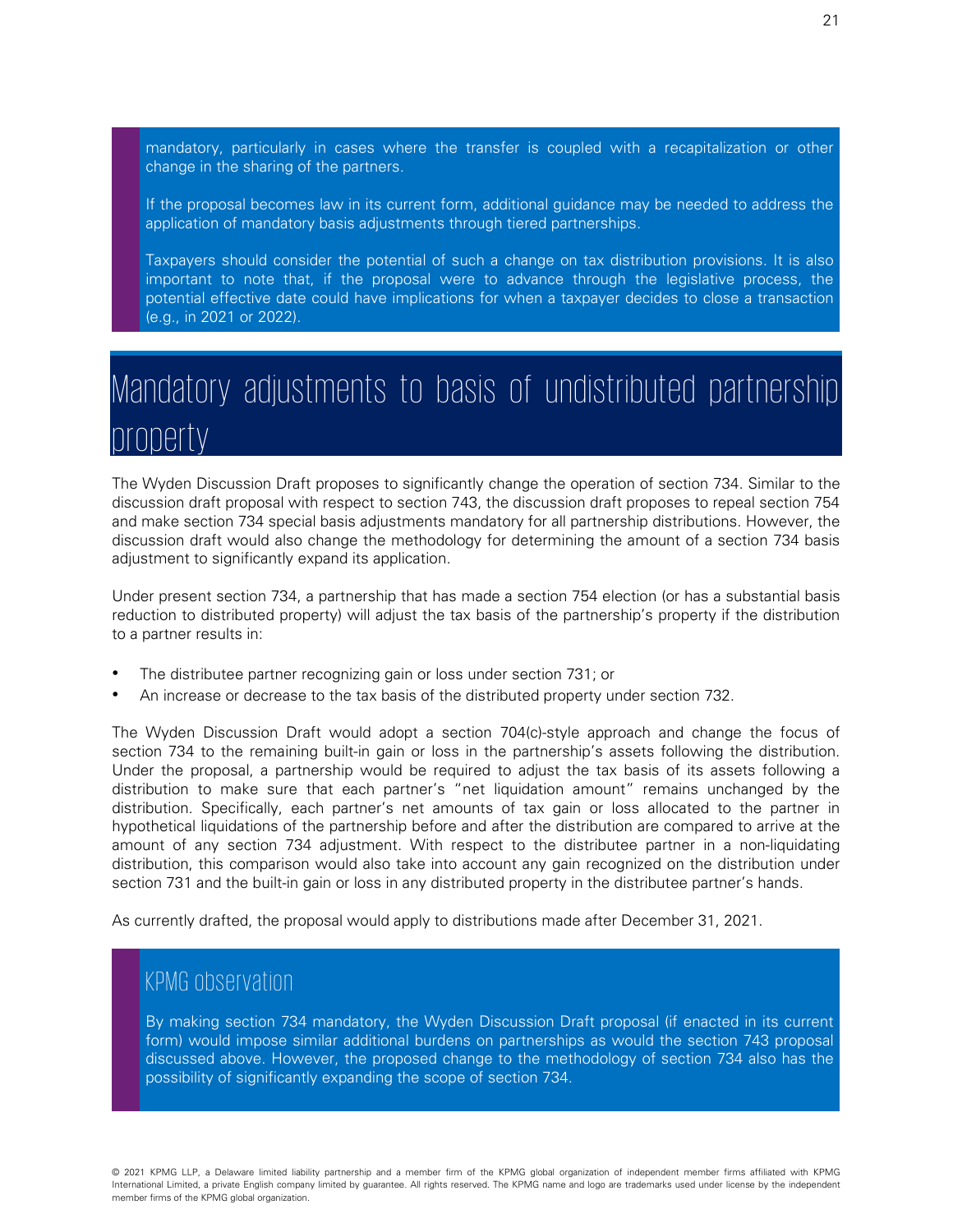While utilizing a different methodology, the proposed amended version of section 734 in the Wyden Discussion Draft essentially looks to address the same issue as the current version of section 734. Section 734 looks to maintaining parity between the partnership's inside tax basis in its assets and the partners' outside tax basis in their partnership interests to prevent a distribution of too much or too little tax basis to a partner from shifting built-in gains or losses in the remaining partnership property to the other partners.

However, under current law, a non-liquidating distribution of property by a partnership will only trigger a section 734 basis adjustment in limited circumstances. Under section 732, a distributee partner takes a carryover basis in non-liquidating distributions of property, which means that a partnership can often make a non-liquidating distribution of property with a substantial built-in gain to a partner without triggering a section 734 adjustment to the remaining partnership property. Chairman Wyden may be concerned that this could be used as a tool to effectively shift built-in gains to tax indifferent partners by removing those gains from the partnership. Economically, the other partners would be able to defer recognizing their shares of those gains until the partnership is liquidated.

By proposing to apply a section 704(c)-style approach, the Wyden Discussion Draft appears to be aimed at preventing potential shifts in the built-in gains or losses in partnership property upon nonliquidating distributions. Where a distribution would cause a change in any partner's "net liquidation amount," the proposed section 734 would create an offsetting basis adjustment to the remaining partnership property such that the partner's total share of the net built-in gain or loss in the partnership's property remains unchanged. However, the adoption of such a broad approach could also raise the possibility of a section 734 adjustment resulting from any non pro rata distribution by a partnership.

Although not explicitly stated in the Wyden Discussion Draft, the proposal would seemingly make section 734 adjustments partner specific. Under current law, a section 734 adjustment is made to the common tax basis of partnership property to the benefit of all of the partners. However, by tying the section 734 adjustment to maintaining each partner's total share of partnership built-in gain or loss, the proposal appears to require separate adjustments for each partner. For example, where partners do not share equally in the economics of all partnership property, the section 734 adjustment needed to maintain the net liquidation amount status quo for one partner may look very different than those of other partners.

Also, the proposal has the potential to avoid an unintended increase in gain that may result upon a non-liquidating distribution of section 704(c) property to a partner without a corresponding reduction to the share of section 704(c) gain in the remaining partnership property.

The possible expanded scope of the proposed redesign of section 734 is best illustrated by a simple example. Assume that A, B, and C are equal partners in a partnership. For purposes of simplicity, assume that the partnership only owns two capital assets, which were both acquired by the partnership. At a time when Asset 1 has a fair market value and tax basis of \$900 and Asset 2 has a fair market value of \$100 and a tax basis of \$0, the partnership makes a non-liquidating distribution of Asset 2 to A. A short time later the partnership sells Asset 1.

Immediately before the distribution, we can assume that A, B, and C each have an outside tax basis in the partnership of \$300 and a net liquidation amount of \$33. Because the distribution to A is not in liquidation of A's interest, under section 732 A would take a carryover \$0 basis in Asset 2. With no change to the basis in Asset 2 under section 732, the distribution would not result in a basis adjustment to Asset 1 under the current version of section 734. However, immediately after the distribution, B and C would see their net liquidation amounts reduced to \$0, while A's net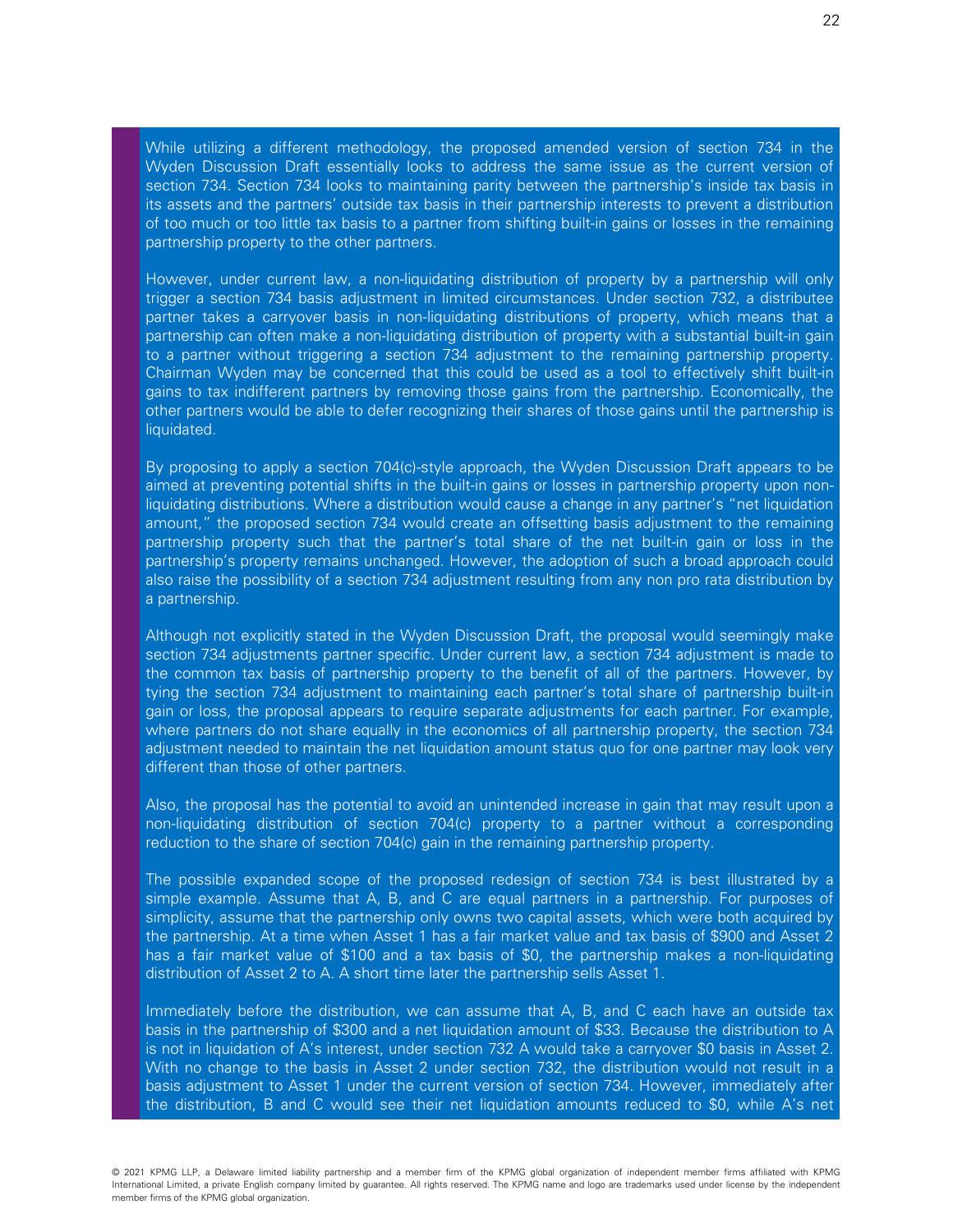liquidation amount will have increased to \$100 (\$0 inside the partnership plus \$100 to take into account the full built-in gain in Asset 2 in A's hands).

Under existing law, the distribution would allow B and C to economically exchange their shares of Asset 2 for additional shares of Asset 1 while deferring the recognition of their shares of the gain in Asset 2 indefinitely. However, the proposed version of section 734 would look to the changes to the net liquidation amounts of the partners and require basis adjustments to Asset 1 to preserve each partner's pre-distribution net built-in gain or loss. The result would be that B and C would each have a negative section 734 adjustment of \$33 in Asset 1. Meanwhile, it appears that the proposal would require a positive \$66 section 734 adjustment in Asset 1 for A, creating a possible capital loss inside the partnership for A to offset the "excess" capital gain that A would recognize on the sale of Asset 2 outside the partnership.

As illustrated by the example, the expanded scope of section 734 in the proposal has the potential to create significant complexity upon any disproportionate distributions. If enacted as currently drafted, the proposal could prompt partnerships to put greater restrictions on when the partnership will make non-pro rata distributions, and particularly distributions in-kind. It may also result in greater tension among partners in negotiating the terms of partial redemptions or draw-downs of equity.

Further, if enacted, the proposed redesign of section 734 would likely require the Treasury Department and IRS to issue regulations to provide guidance on the questions that would be raised by this change in approach. Some of the possible areas for guidance could be:

- More complex illustrations of the expected operation of the new section 734 methodology than provided above would be invaluable in clearing up ambiguities in the proposed statutory language.
- Coordinating the definition of a partner's "net liquidation amount" with the proposal to make section 704(b) revaluations mandatory.
- Addressing whether a partner specific section 734 would carry over in the event of a transfer of a partnership interest and whether it would enter into the calculation of the transferee partner's section 743 adjustment.

Given that the provision could potentially be effective for distributions after December 31, 2021 depending upon what happens with the legislative process, the Treasury Department and IRS could be facing a short timeframe in which to draft guidance on an entirely new section 734.

If the proposal were to move forward and the proposed effective date were to remain unchanged, taxpayers should consider the potential impact on any series distributions that are not yet complete and any distributions that could close either in 2021 or 2022.

### <span id="page-23-0"></span>Business interest expense and partnerships

#### <span id="page-23-1"></span>Treatment of a partnership's disallowed business interest expense

Under current law, if a partner is allocated disallowed business interest expense (currently defined as "excess business interest expense" or "EBIE")) by a partnership in a tax year, the partner would treat that EBIE as paid or accrued by the partner in a subsequent tax year only to the extent of the partner's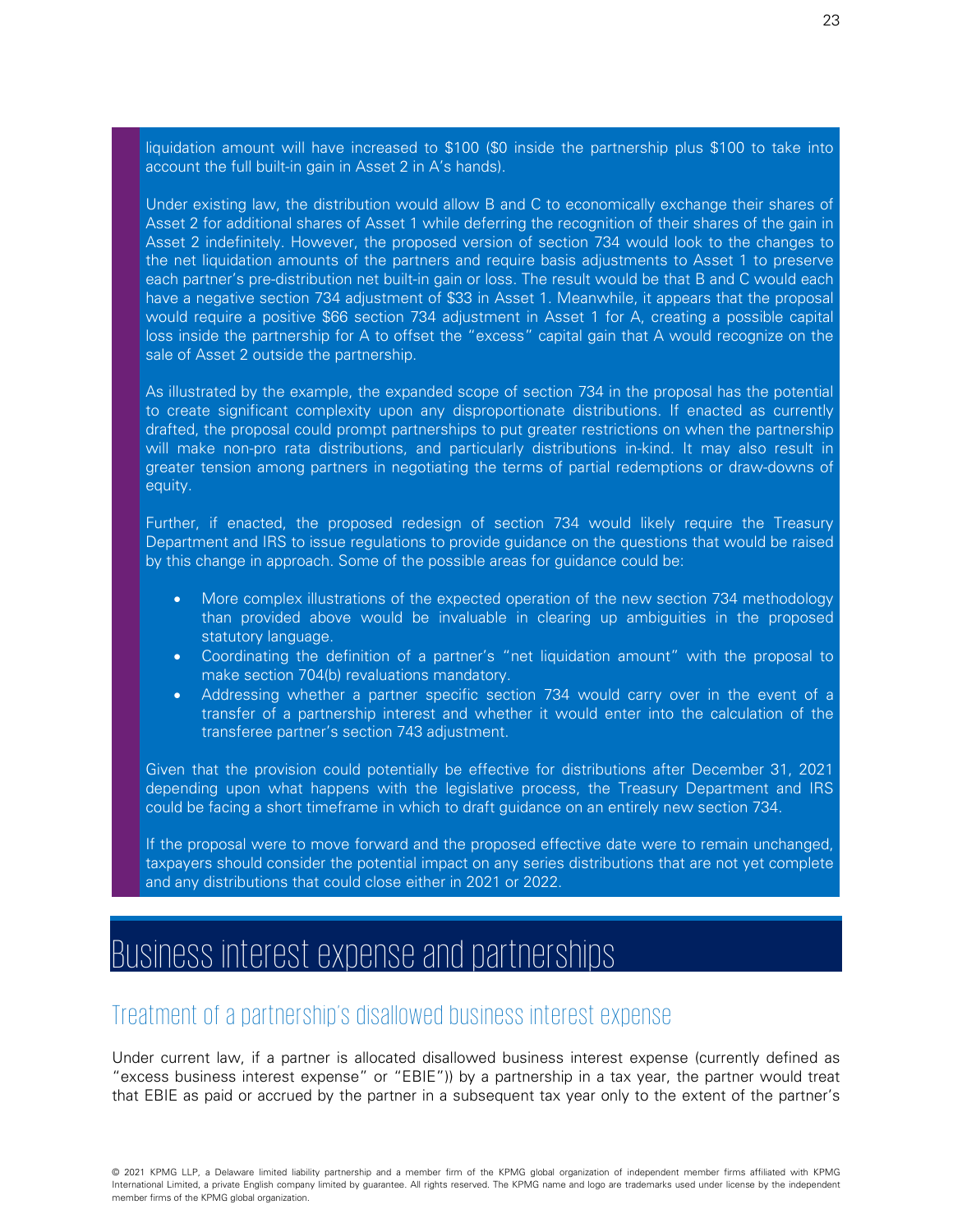allocable share of excess business interest income and excess taxable income from the same partnership. The partner would then apply section 163(j) at the partner level to determine how much of the paid or accrued EBIE and other business interest expense of the partner is deductible in such tax year, taking into account the partner's allocable share of excess taxable income and any other unrelated business interest income and other business income and loss of the partner in the partner's adjusted taxable income for such tax year. Any paid or accrued EBIE that is not deductible by the partner is thereafter treated as business interest expense of the partner and the partner's own business income items can support the deductibility of the paid or accrued EBIE without regard to the partnership's allocation of additional excess taxable income. Further, because excess taxable income is included in a partner's adjusted taxable income, the excess taxable income can be used to allow for a deduction of business interest expense that is unrelated to the partnership.

The proposal would adopt a stricter entity approach to the application of section 163(j) to partnerships. Specifically, the proposal would provide that disallowed business interest expense (no longer defined as "excess business interest expense") of a partnership that is allocated to a partner would be deductible (rather than paid or accrued) by the partner in a subsequent tax year to the extent of the partner's allocation of excess business interest income plus 30% of the partner's allocable share of excess taxable income.

The proposal would eliminate the inclusion of excess taxable income in the partner's adjusted taxable income. As such, no items that comprise the adjusted taxable income of a partnership would be included in the computation of a partner's own section 163(j) limitation.

#### KPMG observation

The proposal is more closely aligned with the discussion of section 163(j)(4) in the Conference Report to the Tax Cuts and Jobs Act ("TCJA") and in the Joint Committee on Taxation's General Explanation of Public Law 115-97 issued on December 20, 2018 (the "Blue Book"). Both of these discussions were inconsistent with legislative text of section 163(j)(4), and the Blue Book noted that technical corrections may be needed. The proposals with respect to section 163(j) are not described as technical corrections and are not drafted to be retroactive to the date of enactment of the TCJA.

#### KPMG observation

Under the proposal, a partner would not include an allocation of excess taxable income in the partner's adjusted taxable income. This proposed change may be adverse to any partner that incurs debt to invest in a partnership that is engaged in a trade or business, in particular if the partner has no other source of adjusted taxable income or business interest income. For example, a leveraged C corporation blocker that is solely invested in a fund partnership that holds interests in passthrough portfolio companies or real estate would have no source of adjusted taxable income to deduct the blocker's business interest expense during the life of the fund. In addition, if the fund sells all of its assets and liquidates, the blocker would likely not generate any adjusted taxable income from the liquidation of the blocker's interest in the fund despite the fact that the fund's sale of its assets may produce substantial excess taxable income. In that case, the blocker's business interest expense would never be deductible. Taxpayers would need to reevaluate the placement of debt in partnership ownership structures. Further, qualification for an exception from the application of section 163(j), such as the exceptions for an electing real property trade or business or for a regulated utility trade or business (including an electing regulated utility trade or business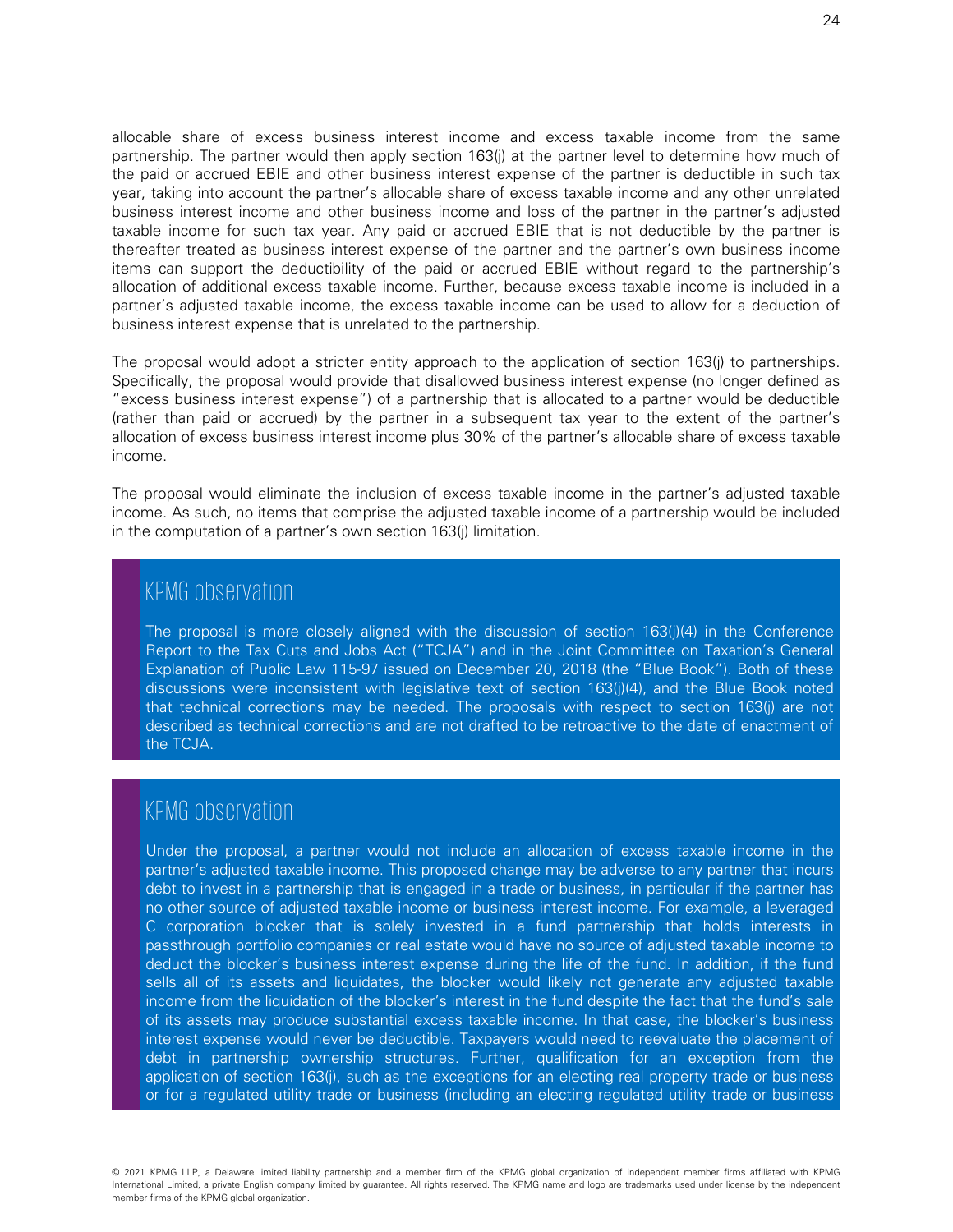under the 2020 final section 163(j) regulations) will be more important under the proposal.

#### KPMG observation

Under the existing rules, if a partner disposes of a partnership interest, any EBIE allocated to the partner that has not been treated as paid or accrued by the partner is added back to the partner's basis in the partnership interest immediately prior to the disposition. This has the effect of reducing the capital gain or increasing the capital loss recognized by a partner in connection with a taxable disposition of the partnership interest, or increasing the basis of replacement property in a nonrecognition disposition (for example, a section 721 contribution to a partnership or section 351 contribution to a corporation). However, to the extent the partner has previously been allocated excess business interest income or excess taxable income from the partnership that causes the partner's share of EBIE to be treated as paid or accrued by the partner, the partner would not be entitled to increase the basis of the partner's interest immediately prior to a disposition, even if the paid or accrued EBIE has not been able to be deducted by the partner. This can be detrimental to some taxpayers, including C corporation blockers that are invested in only one partnership.

Under the proposal, an allocation of excess business interest income or excess taxable income to a partner would no longer cause the partner's allocable share of the partnership's disallowed business interest expense to be treated as paid or accrued by the partner. As such, the amount of any disallowed business interest expense that has not been deducted by the partner prior to a disposition would be included in the increase to the partner's basis in the partnership immediately prior to a disposition. This could be beneficial in the case of a partner that has no other source of adjusted taxable income.

### <span id="page-25-0"></span>Allocation of section 163(j) excess items

The proposal would modify the allocation of disallowed business interest expense, excess business interest income and excess taxable income ("section 163(j) excess items") that is currently provided for in the 2020 final section 163(j) regulations under the "11 step" process. Under the 2020 final regulations, section 163(j) excess items are generally allocated to partners in a manner that reflects their allocation of items that support the deductibility of the partnership's business interest expense. Under the proposal (1) disallowed business interest would be allocated to partners in the same manner as the items of business interest expense of the partnership, (2) excess business interest income would be allocated in the same manner as items of business interest income of the partnership, and (3) excess taxable income would be allocated in the same manner as items comprising the partnership's adjusted taxable income. Treasury is given authority to issue regulations or guidance as necessary to implement these changes.

#### KPMG observation

The proposed change to the allocation of section 163(j) items is presumably intended to provide a simpler allocation regime than the complex "11 step" process in the 2020 final section 163(j) regulations. However, the proposed change could result in an allocation of excess section 163(j) items that may be viewed as a misallocation based on the economic positions of the partners.

For example, assume that A and B are equal partners and the partnership allocates the partnership's \$30 of business interest expense \$15 to A and \$15 to B for the current tax year.

25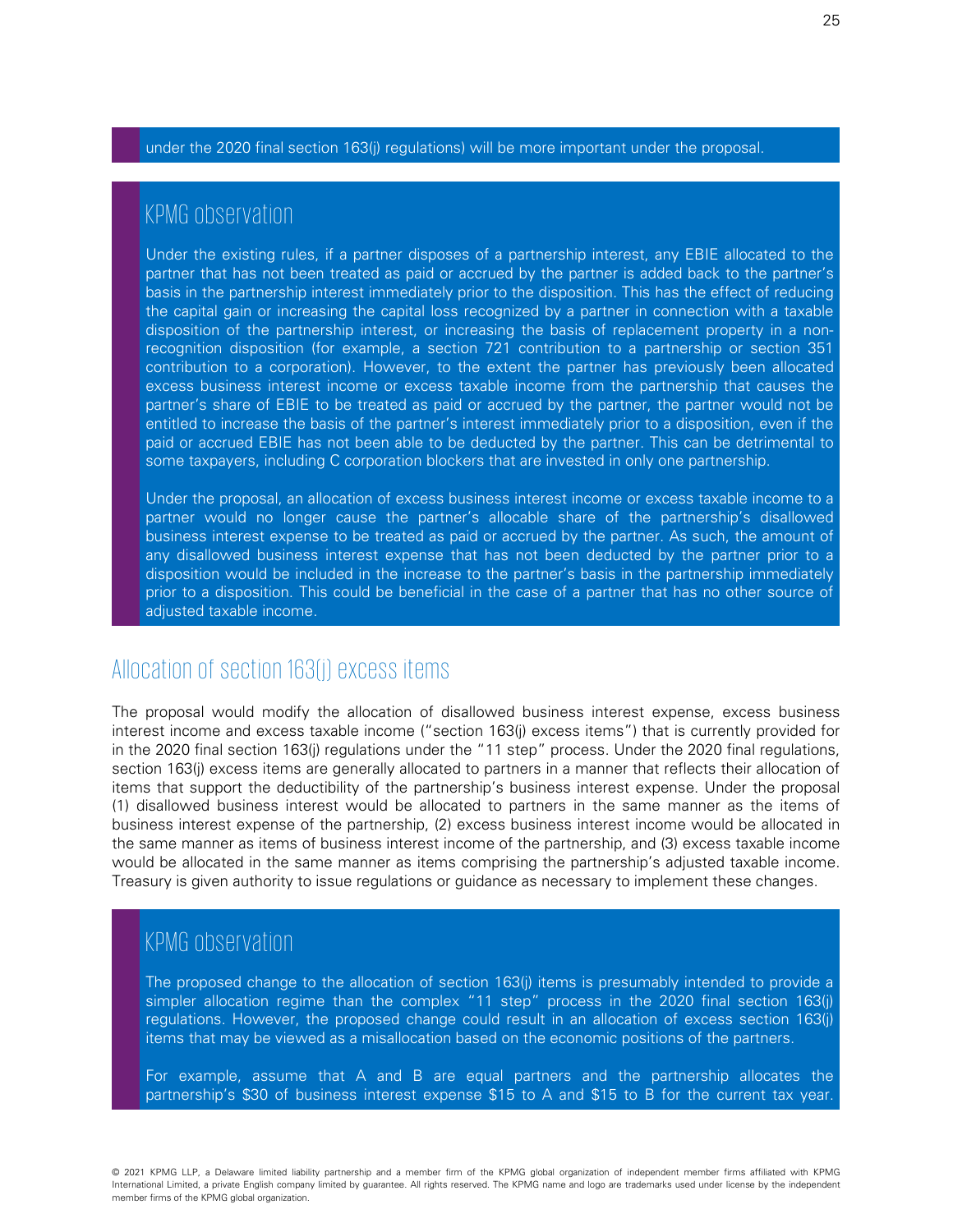However, under the partnership agreement, A is allocated \$50 of business income and B is allocated \$50 of investment income for the year. Under these facts, the partnership's section 163(j) limitation is \$15 (30%  $\times$  \$50 of business income) and the partnership has \$15 of disallowed business interest expense. Under the 2020 final section 163(j) regulations and the "11 steps," A is allocated the \$15 of deductible interest expense (because A is allocated 100% of the partnership's items that comprise the partnership's adjusted taxable income) and B is allocated the \$15 of disallowed business interest expense (because B is not allocated any of the partnership's items that comprise the partnership's adjusted taxable income).

However, under the proposed change to the allocation of section 163(j) excess items as applied to the facts described above, A and B would each be allocated disallowed business interest expense in the same manner as the allocation of items of business interest expense. Accordingly, \$7.50 of deductible business interest expense and \$7.50 of disallowed business interest expense would be allocated to each of A and B, despite that fact that A is allocated 100% of the partnership's items that support the \$15 of deductible business interest expense.

#### <span id="page-26-0"></span>Excess business interest expense

The proposal would codify the definition of excess business interest income that is currently only provided in the 2020 final section 163(j) regulations.

### <span id="page-26-1"></span>Gross receipts aggregation rules

The proposal would modify the text of the aggregation rules under section 52(b), which is currently applied to determine the gross receipts of a non-C corporation taxpayer for a number of provisions in the Internal Revenue Code, including qualification for the small business exemption under section 163(j)(3), and the ability to use the cash method of accounting under section 448(b)(3), among many others. Specifically, the proposal would provide that the reference to "trades or businesses" under common control that may be aggregated under section 52(b) includes a trade or business as defined in section 469(c)(5) or (6). Section 469(c)(5) provides that the term "trade or business" includes any activity involving research or experimentation, within the meaning of section 174. Section 469(c)(6) provides that the term "trade or business" includes any activity in connection with a trade or business and any activity with respect to which expenses are allowable as a deduction under section 212.

#### KPMG observation

The proposed change would clarify the activities that are taken into account as commonly controlled trades or businesses for purposes of aggregating gross receipts. For example, under the proposal, a private equity fund that owns passthrough or C corporation portfolio companies that is treated as engaged in a section 212 activity rather than a section 162 trade or business would clearly be included in the determination of whether a "parent-subsidiary group under common control," "brother-sister group under common control" or "combined group under common control" exists under the section 52 regulations. In addition, the gross receipts of such an entity would be included in the aggregated group's gross receipts. Accordingly, qualification for the small business exemption under section 163(j)(3) or the ability to use the cash basis method of accounting may be more difficult under the proposal.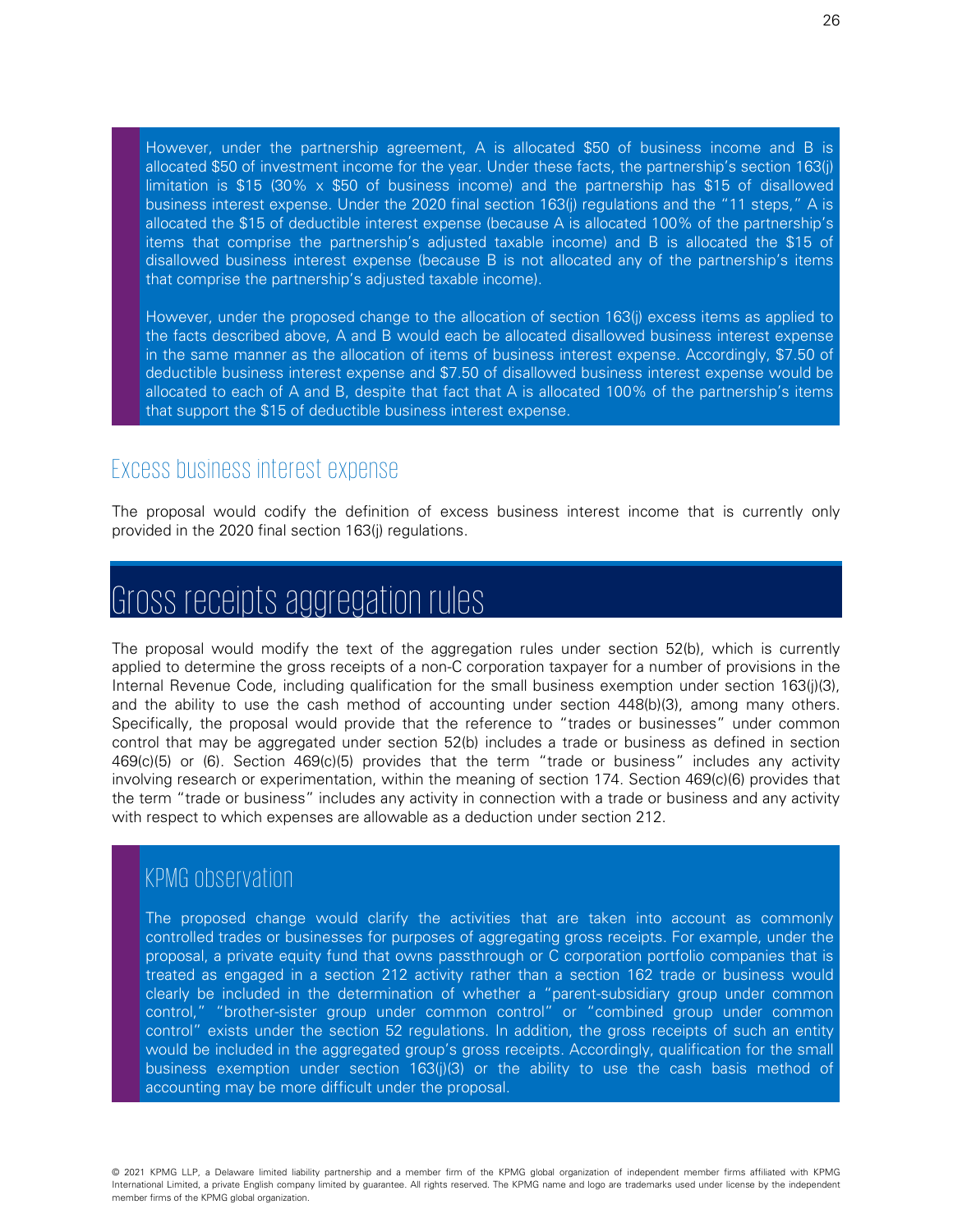#### **Proposed effective date**

The changes to sections 163(j) and 52(b) are proposed to apply to tax years beginning after December 31, 2021. The draft proposal currently does not contain any transition rules.

### <span id="page-27-0"></span>Repeal of exceptions for treatment of publicly traded partnerships

The Wyden Discussion Draft proposes to repeal the exemption from the corporate income tax for publicly traded partnerships (PTPs) which meet the qualifying income test of section 7704(c). The repeal is proposed to be effective for tax years beginning after December 31, 2022.

#### KPMG observation

PTPs generally are classified as corporations for tax purposes. However, section 7704 provides an exception for PTPs that derive at least 90% of their gross income either from certain industries that had traditionally organized as partnerships or from passive investment assets that the investors could have acquired directly. Historically, the natural resources extractive industries have made up the largest share of PTPs whose activities allow them to satisfy the gross income test and continue to qualify as passthrough entities under section 7704. However, a significant number of financial services PTPs have entered the market, as well.

In addition to the lack of a corporate-level tax on the business, investors in PTPs have also benefitted from the flow through of cost recovery deductions as an offset to their allocations of operating income. This has been particularly true in the case of natural resources PTPs. The public investors in these PTPs have received reliable distributions of the cash generated by partnership operations, with relatively small allocations of net taxable income.

The impact of the possible repeal of the qualifying income exception is difficult to assess in isolation. If corporate rates remain low, many PTPs may find that they will remain attractive investment opportunities to the public market despite the loss of passthrough status. Particularly in the financial services space, the reduction in corporate rates already prompted many PTPs to convert to corporate structures for various reasons. However, if corporate rates are raised as part of the budget reconciliation process, many PTPs could determine that they would not be viable as public corporations and may consider either going private to retain their partnership status or otherwise seeking to be acquired.

In the real estate context, some UpREIT operating partnerships and open-ended real estate funds do not conform (or do not commit to conforming) to the other available safe harbors under the section 7704 regulations for avoiding publicly-traded partnership status under section 7704 because these entities generally expect to generate sufficient qualifying passive income (e.g., rent and gain from the sale of real estate). The possible elimination of the qualifying income exception could increase the risk of corporate status for these partnerships.

Chairman Wyden's proposal to repeal the qualifying income exception is similar to earlier proposals seeking to eliminate the qualifying income exception. Most notably, the administration's FY2022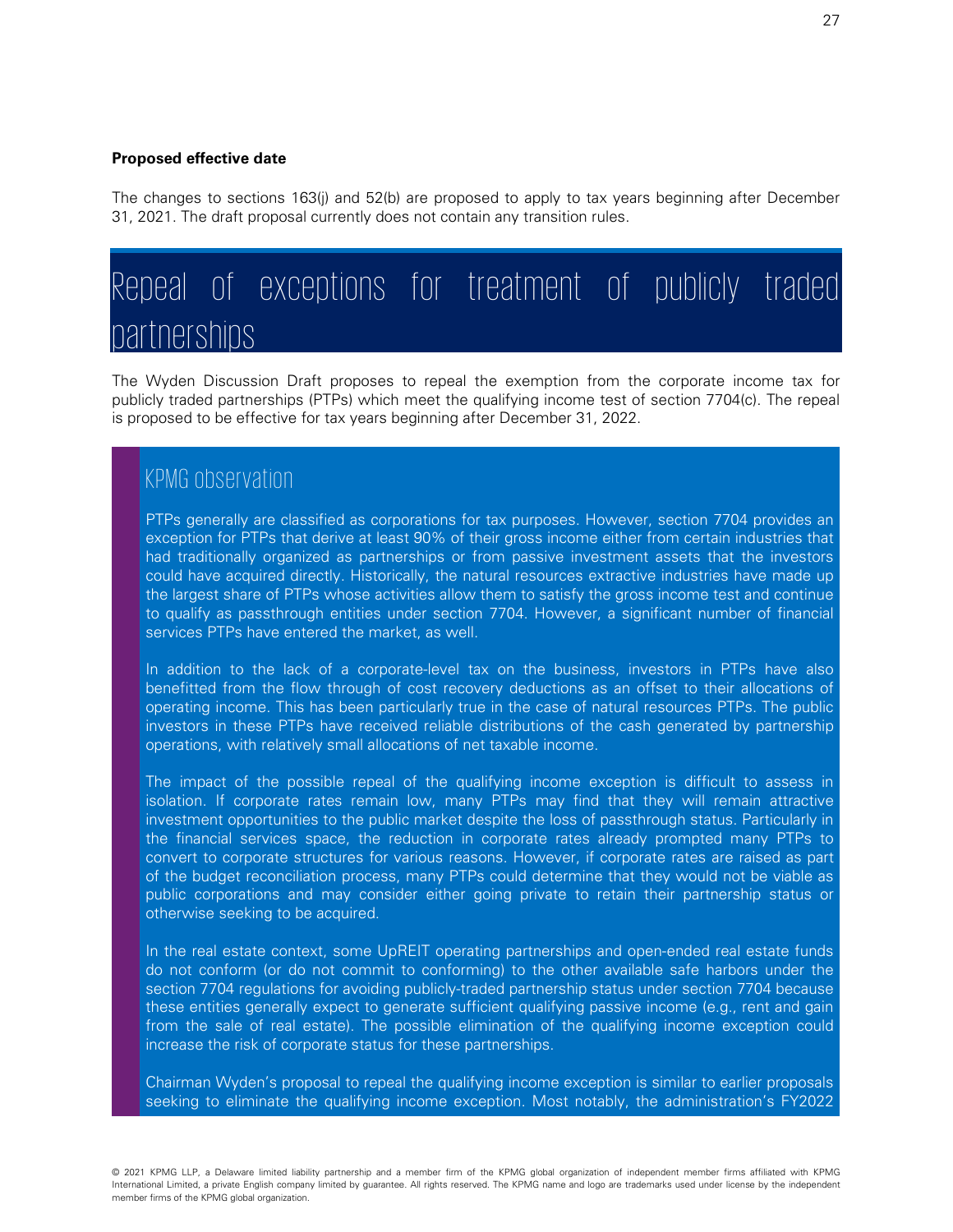budget proposal released in May 2021 proposed a repeal of the qualifying income exception for PTPs in the fossil fuel industry. However, the Wyden Discussion Draft provision differs from the administration's FY 2022 budget proposal in two important ways. First, the administration's FY2022 budget proposal did not recommend a complete repeal of the qualifying income exception, and only sought to repeal the exception with respect to PTP's with qualifying income and gains from activities relating to fossil fuels. This would allow have allowed PTP's with qualifying income and gains from real estate and qualifying investment activities to continue to be classified as partnerships. Second, the administration proposed that its FY2022 proposal not be effective until tax years beginning after December 31, 2026, which would have given natural resources PTPs four additional years to prepare for the repeal than is provided by the Wyden Discussion Draft. Therefore, while the Wyden Discussion Draft proposes a longer horizon for repeal of the qualifying income exception than it does for many of the other proposed changes in the discussion draft, it is much less generous as currently drafted than the administration's proposal from earlier this year. Lastly, consideration should be given to the impact the proposal might have on the financial statements of publicly traded partnerships if enacted in its current form.

### <span id="page-28-0"></span>Recognition of gain on certain distributions by regulated investment companies

Corporations generally must recognize gain when distributing appreciated property to their shareholders. However, section 852(b)(6) provides that a regulated investment company ("RIC") is exempt from this rule when distributing property to a shareholder in redemption of its stock upon the demand of the shareholder. The Wyden Discussion Draft would repeal the section 852(b)(6) exemption for RICs, thereby treating RICs in the same manner as other corporations when distributing appreciated property to redeeming shareholders. The repeal is proposed to be effective for tax years beginning after December 31, 2022.

#### KPMG observation

Under current law, a RIC that distributes securities with built-in gain to redeem a shareholder effectively disposes of the securities but does not recognize any gain due to the operation of section 852(b)(6). Because RICs generally distribute annually their net capital gain as dividends to avoid an entity level tax, an in-kind redemption can be more tax efficient for non-redeeming shareholders than cash redemptions funded by the proceeds of sales of portfolio securities. Although the in-kind redemption is taxable to the redeeming shareholder, the absence of gain recognition for the RIC limits the need to pay capital gain dividends and thereby facilitates the ability of the remaining shareholders to defer economic gains until they liquidate their investments in the RIC. Exchange traded funds ("ETFs") that are treated as RICs use in-kind redemptions in the normal course of their operations due to the way they are structured, and they may rely on section 852(b)(6) by delivering appreciated assets to redeeming shareholders to minimize the recognition of fund-level capital gains and the resulting need to pay capital gain dividends. The proposed repeal of section 852(b)(6) could have a significant impact on these ETFs.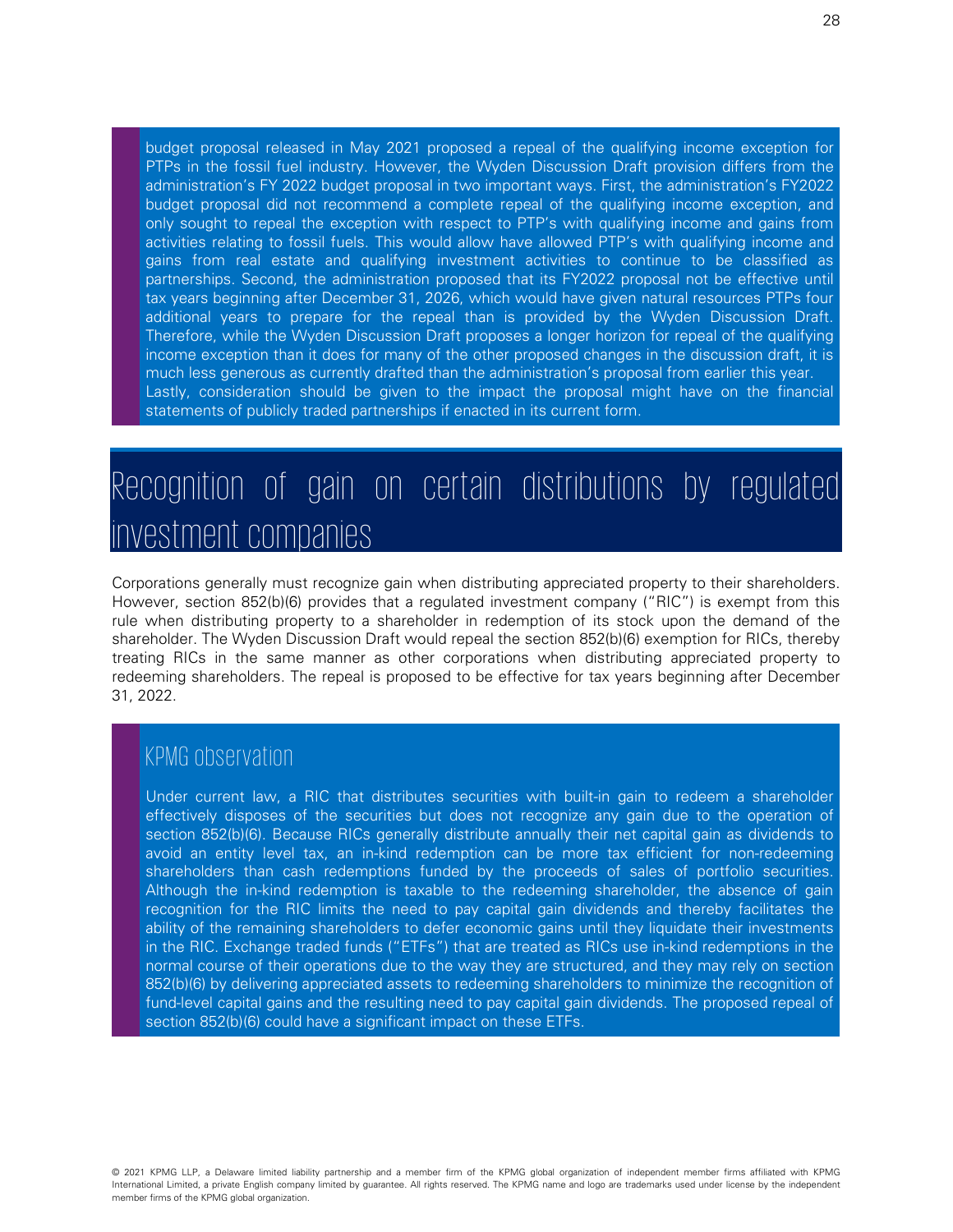# KPMG contacts

| Holly Belanger<br>hbelanger@kpmg.com<br>Robert Keller<br>rkeller@kpmg.com<br>David Lee<br>dwlee@kpmg.com<br>rrushing@kpmg.com<br>Shane Rushing<br>Sarah Staudenraus<br>sarahstaudenraus@kpmg.com | +1 202 533 4096<br>+1 504 584 1030<br>+1 617 988 5724<br>+1 503 820 6856<br>+1 202 533 4574<br>+1 415 490 4514<br>+1 559 840 2934 |
|--------------------------------------------------------------------------------------------------------------------------------------------------------------------------------------------------|-----------------------------------------------------------------------------------------------------------------------------------|
|                                                                                                                                                                                                  |                                                                                                                                   |
|                                                                                                                                                                                                  |                                                                                                                                   |
|                                                                                                                                                                                                  |                                                                                                                                   |
|                                                                                                                                                                                                  |                                                                                                                                   |
|                                                                                                                                                                                                  |                                                                                                                                   |
| Sabrina Ho Stimel<br>sabrinastimel@kpmg.com                                                                                                                                                      |                                                                                                                                   |
| James Tod<br>jtod@kpmg.com                                                                                                                                                                       |                                                                                                                                   |
| Ossie Borosh<br>oborosh@kpmg.com                                                                                                                                                                 | +1 202 533 5648                                                                                                                   |
| Jon Finkelstein<br>jfinkelstein@kpmg.com                                                                                                                                                         | +1 202 533 3724                                                                                                                   |
| Stephen Giordano<br>stephengiordano@kpmg.com                                                                                                                                                     | +1 202 533 3535                                                                                                                   |
| Julie Marion<br>juliemarion@kpmg.com                                                                                                                                                             | +1 312 665 1990                                                                                                                   |
| James Sowell<br>jsowell@kpmg.com                                                                                                                                                                 | +1 202 533 5710                                                                                                                   |
| Sean Austin<br>seanaustin@kpmg.com                                                                                                                                                               | +1 212 954 8304                                                                                                                   |
| <b>Matthew Busta</b><br>mbusta@kpmg.com                                                                                                                                                          | +1 202 533 3375                                                                                                                   |
| John DePaola<br>jdepaola@kpmg.com                                                                                                                                                                | +1 202 533 3031                                                                                                                   |
| Charles Kaufman<br>ckaufman@kpmg.com                                                                                                                                                             | +1 212 954 3936                                                                                                                   |
| Anthony Minervini<br>aminervini@kpmg.com                                                                                                                                                         | +1 202 533 3934                                                                                                                   |
| Monica Swanson<br>monicaswanson@kpmg.com                                                                                                                                                         | +1 303 382 7768                                                                                                                   |
| <b>Beverly Katz</b><br>beverlykatz@kpmg.com                                                                                                                                                      | +1 202 533 3820                                                                                                                   |
| John Rooney<br>jrooney@kpmg.com                                                                                                                                                                  | +1 202 533 3981                                                                                                                   |
| David Allison<br>davidallison@kpmg.com                                                                                                                                                           | +1 404 222 3266                                                                                                                   |
| timothyychan@kpmg.com<br><b>Timothy Chan</b>                                                                                                                                                     | +1 949 885 5730                                                                                                                   |
| Deanna Harris<br>dwharris@kpmg.com                                                                                                                                                               | +1 202 533 4156                                                                                                                   |
| Anna Holtsman<br>aholtsman@kpmg.com                                                                                                                                                              | +1 202 533 4334                                                                                                                   |
| ericlee@kpmg.com<br>Eric Lee                                                                                                                                                                     | +1 202 533 3601                                                                                                                   |
| Laraine Ruggeri<br>laraineruggeri@kpmg.com                                                                                                                                                       | +1 973 912 6369                                                                                                                   |
| Jacquelyn Gross<br>jacquelyngross@kpmg.com                                                                                                                                                       | +1 504 569 8817                                                                                                                   |